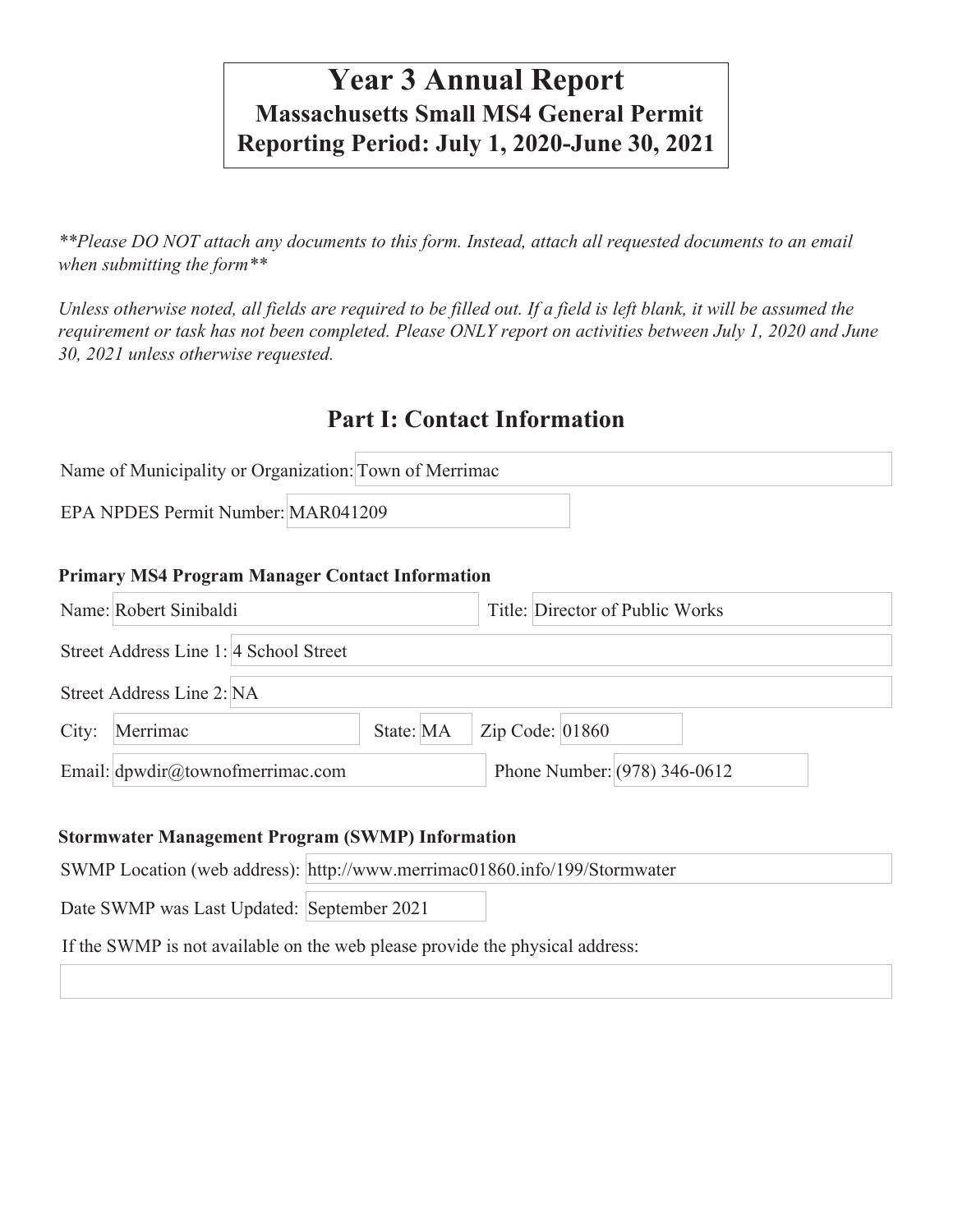## **Part II: Self-Assessment**

*First, in the box below, select the impairment(s) and/or TMDL(s) that are applicable to your MS4. Make sure you are referring to the most recent EPA approved Section 303(d) Impaired Waters List which can be found here: https://www.epa.gov/tmdl/region-1-impaired-waters-and-303d-lists-state*

| Impairment(s)                     |                                                     |          |                                 |                             |
|-----------------------------------|-----------------------------------------------------|----------|---------------------------------|-----------------------------|
|                                   | $\boxtimes$ Bacteria/Pathogens                      | Chloride | $\Box$ Nitrogen                 | Phosphorus                  |
|                                   | $\boxtimes$ Solids/Oil/Grease (Hydrocarbons)/Metals |          |                                 |                             |
| $\vert \overline{\text{TMDL(s)}}$ |                                                     |          |                                 |                             |
| In State:                         | <b>Assabet River Phosphorus</b>                     |          | $\Box$ Bacteria and Pathogen    | Cape Cod Nitrogen<br>$\Box$ |
|                                   | <b>Charles River Watershed Phosphorus</b>           |          | $\Box$ Lake and Pond Phosphorus |                             |
| $Out$ of State:                   | Bacteria/Pathogens<br>$\Box$                        | Metals   | $\Box$ Nitrogen                 | Phosphorus<br>$\Box$        |
|                                   |                                                     |          |                                 | Clear Impairments and TMDLs |

*Next, check off all requirements below that have been completed. By checking each box you are certifying that you have completed that permit requirement fully. If you have not completed a requirement leave the box unchecked. Additional information will be requested in later sections.* 

### Year 3 Requirements

- $\Box$  Inspected and screened all outfalls/interconnections (excluding Problem and Excluded outfalls)
- Updated outfall/interconnection priority ranking based on the information collected during the dry  $\Box$  weather inspections as necessary
- Post-construction bylaw, ordinance, or other regulatory mechanism was updated and adopted consistent with permit requirements

*Optional:* If you would like to describe progress made on any incomplete requirements listed above, provide any additional information, and/or if any of the above year 3 requirements could not be completed due to the impacts of COVID-19, please identify the requirement that could not be completed, any actions taken to attempt to complete the requirement, and reason the requirement could not be completed below: Inspected and Screened all outfalls: The following requirement was not be completed due to resource limitations caused by COVID-19. The Town intended to screen all outfalls and interconnections during 2020 and 2021, however the onset of the COVID-19 pandemic resulted in many Town staff members working remotely to deter potential exposure. In addition, the potential to interface with multiple Town departments that would be necessary to develop and implement these procedures was significantly impacted by COVID. The Town allocated additional funds for FY2022 to contract with a consultant to perform the inspections. That effort is ongoing. An extension to complete this effort is requested.

Update the Outfall/Interconnection Priority Ranking: Because the outfall inspection and screening effort is ongoing as noted above, this was not completed. It will be completed as soon as the inspections are completed. An extension to complete this effort is requested.

The Town is currently working with the Merrimack Valley Planning Commission to maintain Post-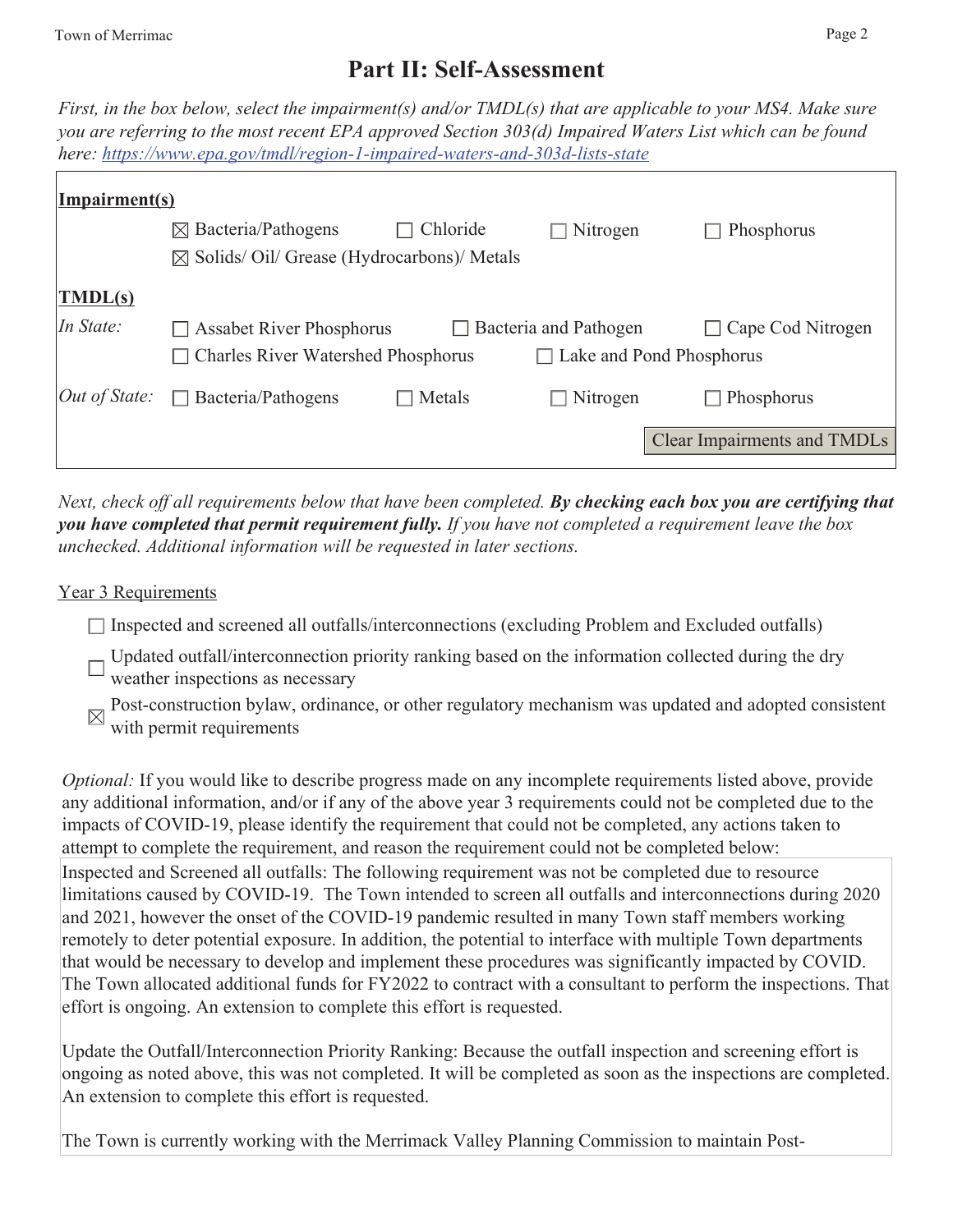Construction bylaw and ordinance compliance with all Permit requirements.

### Annual Requirements

- Provided an opportunity for public participation in review and implementation of SWMP and complied with State Public Notice requirements
- $\boxtimes$  Kept records relating to the permit available for 5 years and made available to the public
- The SSO inventory has been updated, including the status of mitigation and corrective measures implemented
	- $\circ$  This is not applicable because we do not have sanitary sewer
	- This is not applicable because we did not find any new SSOs
	- $\circ$  The updated SSO inventory is attached to the email submission
	- $\circ$  The updated SSO inventory can be found at the following website:

There were no SSO's this year.

- Properly stored and disposed of catch basin cleanings and street sweepings so they did not discharge to receiving waters
- $\boxtimes$  Provided training to employees involved in IDDE program within the reporting period
- $\boxtimes$  All curbed roadways were swept at least once within the reporting period
- $\Box$  Updated system map due in year 2 as necessary
- Enclosed all road salt storage piles or facilities and implemented winter road maintenance procedures to minimize the vector of  $\mathbb{R}^n$ . minimize the use of road salt
- Implemented SWPPPs for all permittee owned or operated maintenance garages, public works yards, transfer stations, and other waste handling facilities
- $\boxtimes$  Updated inventory of all permittee owned facilities as necessary
- $\Box$  O&M programs for all permittee owned facilities have been completed and updated as necessary
- Implemented all maintenance procedures for permittee owned facilities in accordance with O&M programs
- $\Box$  Implemented program for MS4 infrastructure maintenance to reduce the discharge of pollutants
- $\boxtimes$  Inspected all permittee owned treatment structures (excluding catch basins)

*Optional:* If you would like to describe progress made on any incomplete requirements listed above, provide any additional information, and/or if any of the above annual requirements could not be completed due to the impacts of COVID-19, please identify the requirement that could not be completed, any actions taken to attempt to complete the requirement, and reason the requirement could not be completed below: The current version of the SWMP is always available on the Town's website. The SWMP is always submitted to a Board of Selectmen meeting for discussion.

O&M programs: The Town has identified its owned facilities within the MS4 area that require written O&M plans and drafted these plans but these plans have not yet been implemented due to workload and COVID-19 impacts. It is the Town plans to comply with these requirements in year 4.

Mapping: See comments in comment box for Part II Self Assessment.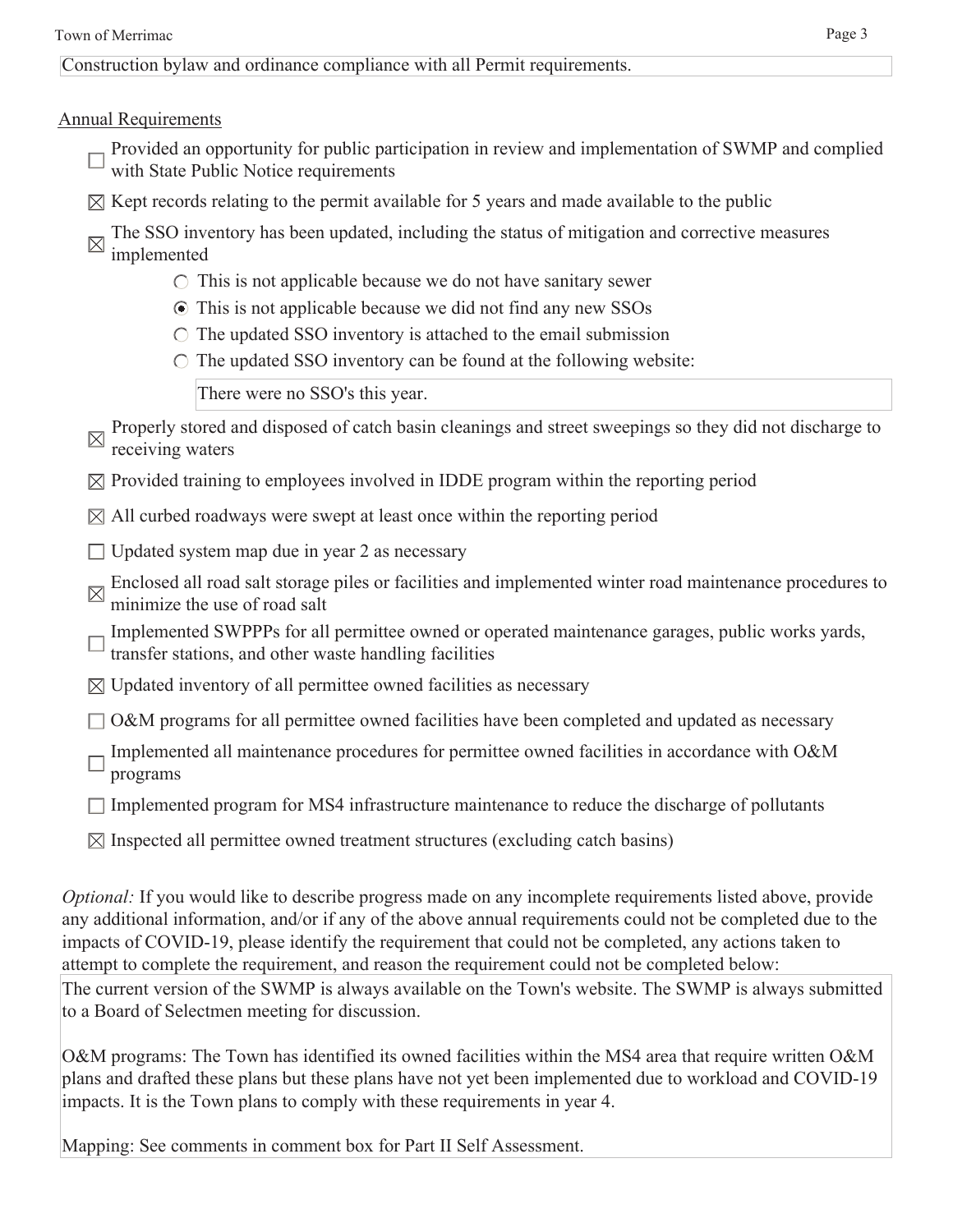**Bacteria/ Pathogens** (Combination of Impaired Waters Requirements and TMDL Requirements as Applicable)

### Annual Requirements

*Public Education and Outreach\**

- Annual message was distributed encouraging the proper management of pet waste, including noting any existing ordinances where appropriate
- Permittee or its agents disseminated educational material to dog owners at the time of issuance or renewal of dog license, or other appropriate time

Provided information to owners of septic systems about proper maintenance in any catchment that discharges to a water body impaired for bacteria

*\* Public education messages can be combined with other public education requirements as applicable (see Appendix H and F for more information)*

*Optional:* If you would like to describe progress made on any incomplete requirements listed above or provide any additional details, please use the box below:

### **Solids, Oil and Grease (Hydrocarbons), or Metals**

### Annual Requirements

*Good Housekeeping and Pollution Prevention for Permittee Owned Operations*

Increased street sweeping frequency of all municipal owned streets and parking lots to a schedule that there is a schedule that targets areas with potential for high pollutant loads

Prioritized inspection and maintenance for catch basins to ensure that no sump shall be more than 50  $\boxtimes$  percent full; Cleaned catch basins more frequently if inspection and maintenance activities indicated

excessive sediment or debris loadings

*Optional:* If you would like to describe progress made on any incomplete requirements listed above or provide any additional details, please use the box below:

*Optional:* Use the box below to provide any additional information you would like to share as part of your self-assessment: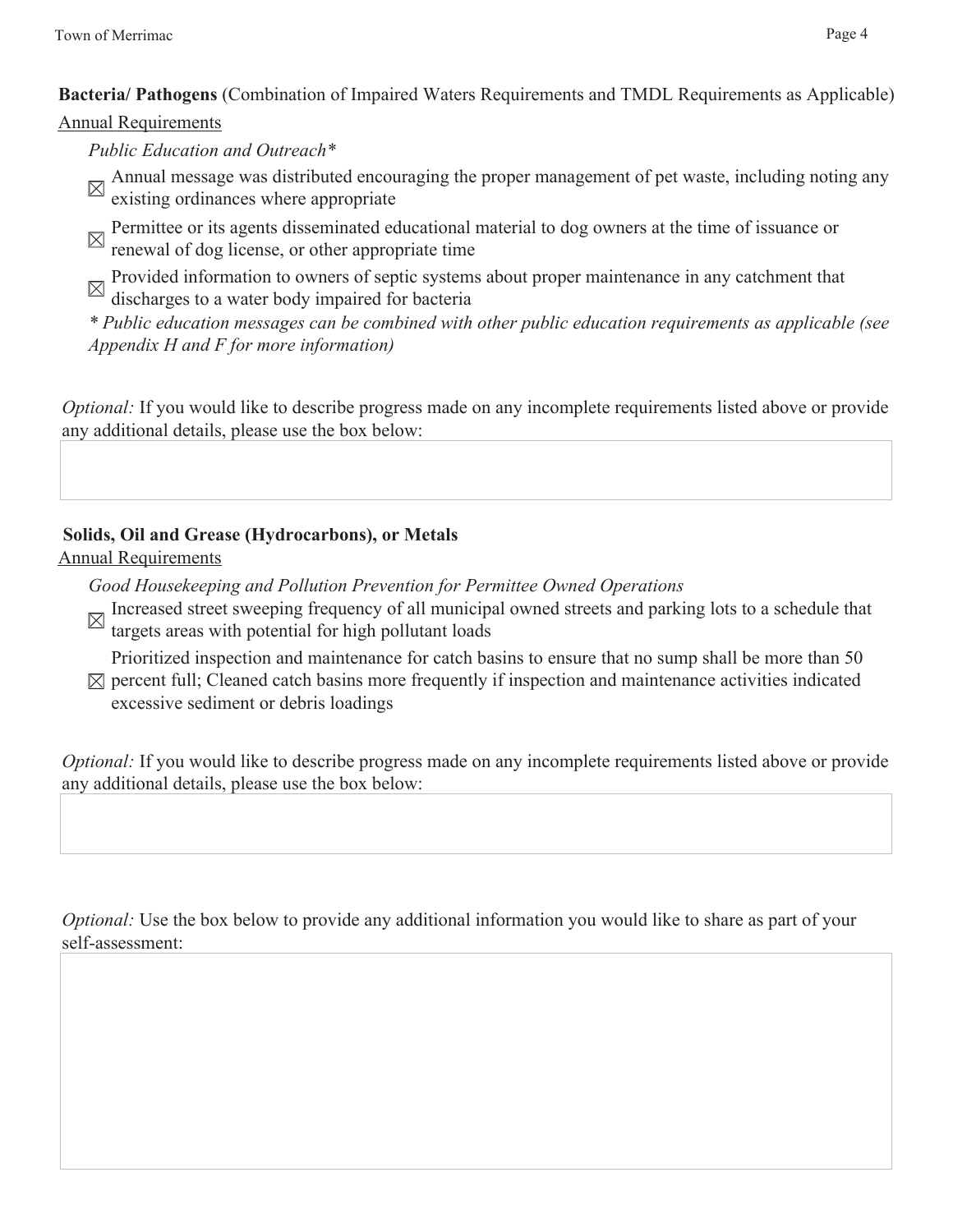## **Part III: Receiving Waters/Impaired Waters/TMDL**

Have you made any changes to your lists of receiving waters, outfalls, or impairments since the NOI was submitted?

- Yes
- $\bigcirc$  No

If yes, describe below, including any relevant impairments or TMDLs:

The Town's list of outfalls has been updated based on the current MS4 boundary which eliminated approximately 15 outfalls from the MS4.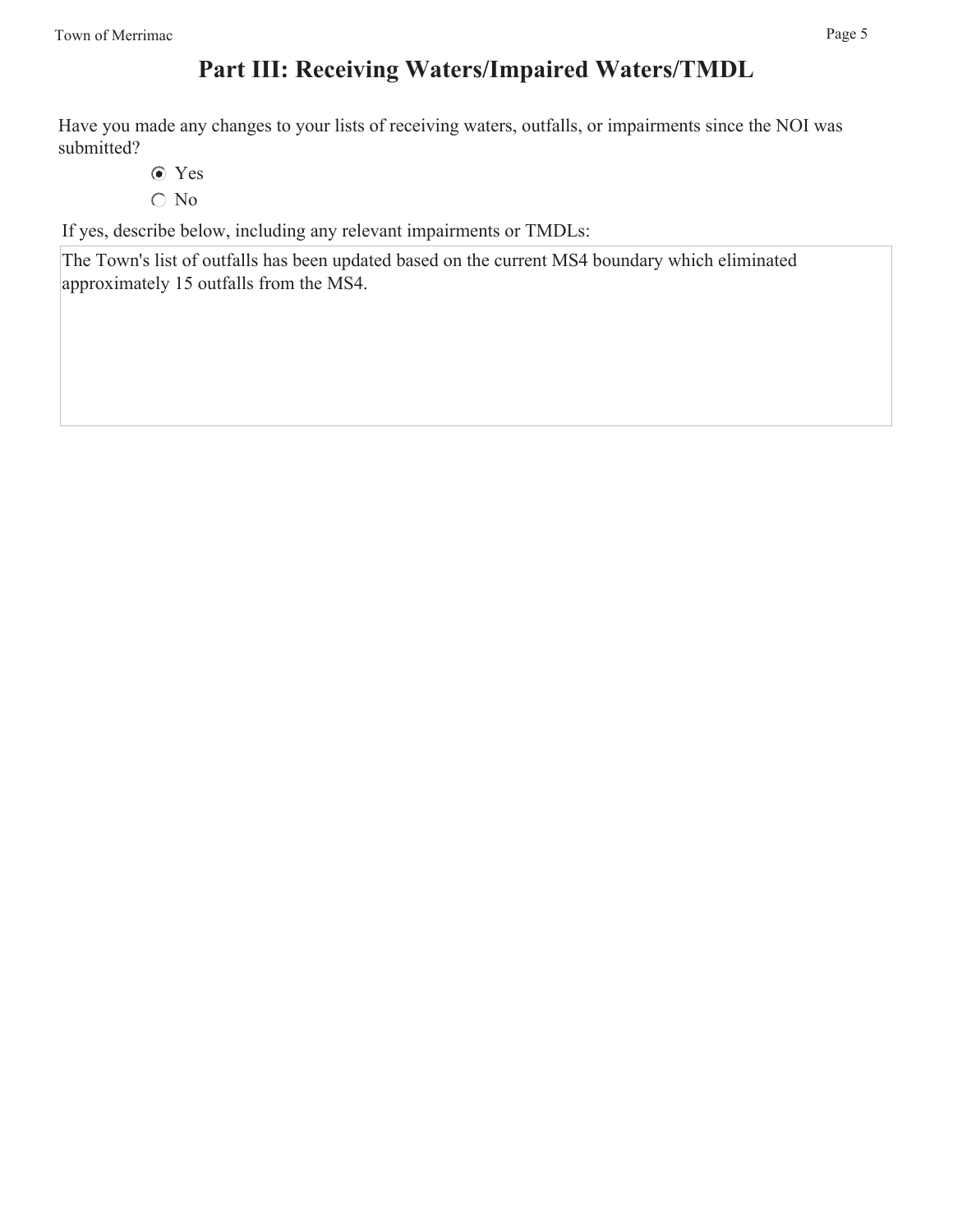## **Part IV: Minimum Control Measures**

*Please fill out all of the metrics below. If applicable, include in the description who completed the task if completed by a third party.* 

### **MCM1: Public Education**

Number of educational messages completed **during this reporting period**: 29

*Below, report on the educational messages completed during this reporting period. For the measurable goal(s) please describe the method/measures used to assess the overall effectiveness of the educational program.*

### **BMP:Video-What Not to Flush**

Message Description and Distribution Method:

An instructional video that broadly describes the different water systems at work within our watersheds and the importance of protecting all of them. After going into more detail about the wastewater system, it takes viewers through an experiment that illustrates the importance of keeping wipes out of the wastewater stream. Created by the Greenscapes Coalition in place of the Keeping Water Clean in-person program. The video was posted on Vimeo and Salem Sound Coastwatch Facebook, is available on the Greenscapes website and was shared with municipal staff in the Greenscapes newsletter.

Targeted Audience: Residents

Responsible Department/Parties: Greenscapes Coalition, partner organizations and municipal staff.

Measurable Goal(s):

200 views on Vimeo, 1343 people reached on Facebook

Message Date(s): Posted by Greenscapes on April 21, 2020. Shared to municipal staff August 25th, 2020.

| Message Completed for: | Appendix F Requirements $\square$ | Appendix H Requirements $\Box$ |
|------------------------|-----------------------------------|--------------------------------|
|------------------------|-----------------------------------|--------------------------------|

Was this message different than what was proposed in your NOI? Yes  $\odot$  No  $\odot$ 

If yes, describe why the change was made:

The Keeping Water Clean program is normally conducted in person.

### **BMP:Video - The World Beneath Our Feet**

Message Description and Distribution Method:

An instructional video that takes the audience through an experiment that explores how plants (grass seed) grows with different types of fertilizer; chemical fertilizer versus all natural. Created by the Greenscapes Coalition as a supplement to other Keeping Water Clean related videos. This video was posted on Vimeo Greenscapes and Salem Sound Coastwatch Facebook, it is available on the Greenscapes website and was shared with municipal staff in the Greenscapes newsletter.

Targeted Audience: Residents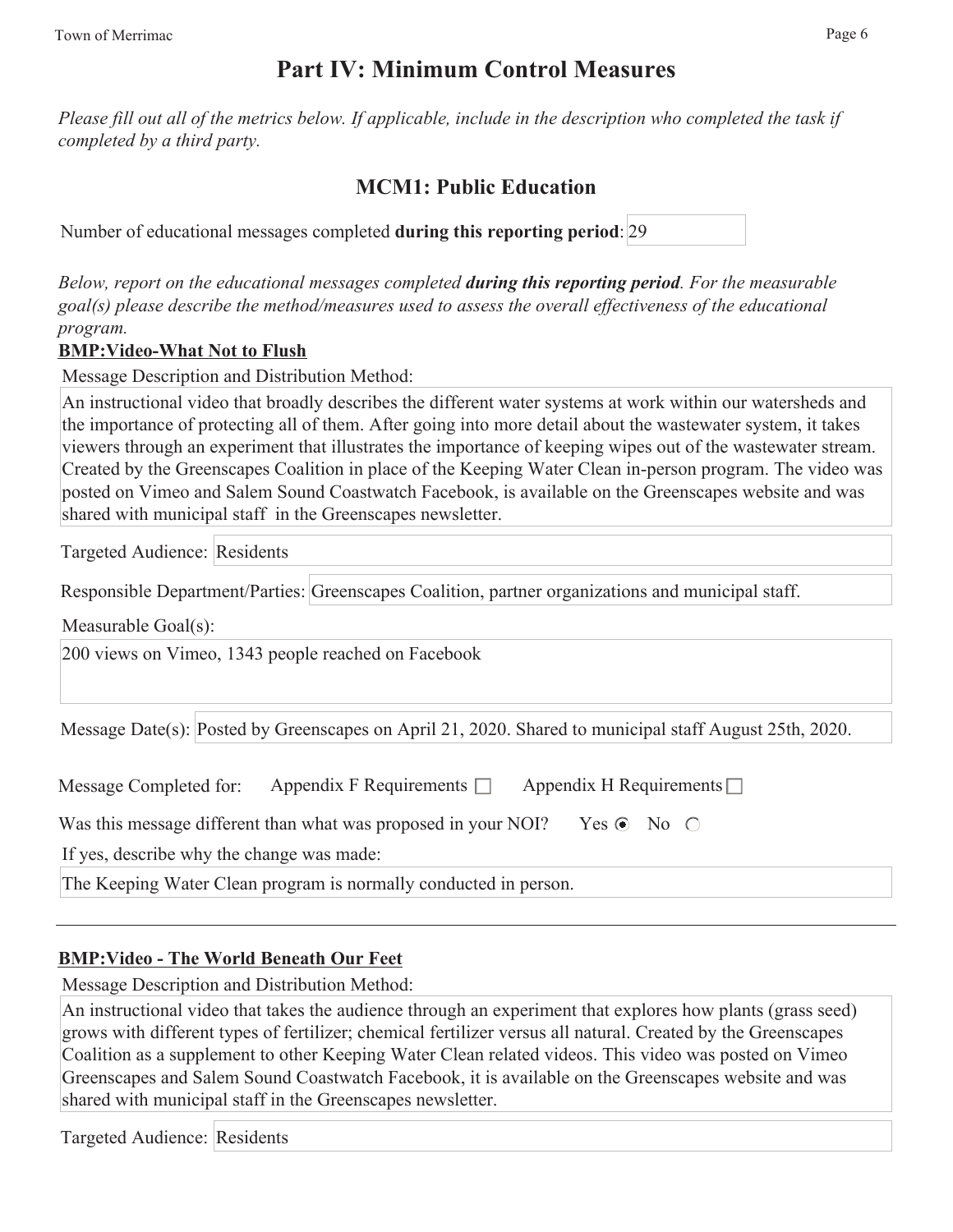| Town of Merrimac                                                                                     | Page 7 |
|------------------------------------------------------------------------------------------------------|--------|
| Responsible Department/Parties: Greenscapes Coalition and Municipal Staff                            |        |
| Measurable Goal(s):                                                                                  |        |
| 76 views on Vimeo, 200 people reached on Facebook                                                    |        |
| Message Date(s): Posted by Greenscapes on May 26, 2020. Shared to municipal staff August 25th, 2020. |        |
| Appendix F Requirements $\Box$ Appendix H Requirements $\Box$<br>Message Completed for:              |        |
| Was this message different than what was proposed in your NOI? Yes $\odot$ No $\odot$                |        |
| If yes, describe why the change was made:                                                            |        |
| The Keeping Water Clean program is normally conducted in person                                      |        |

### **BMP:Social Media - Septic Smart Post**

Message Description and Distribution Method:

Distribution of EPA's "Do Your Part, Be Septic Smart" Infographic that includes tips for homeowners about proper septic maintenance. Graphic was posted on Greenscapes Facebook, is available on the Greenscapes website and was shared with municipal staff in the Greenscapes newsletter.

Targeted Audience: Residents

Responsible Department/Parties: Greenscapes Coalition and Municipal Staff

Measurable Goal(s):

11 people reached on Greenscapes Facebook

Message Date(s): Posted on Greenscapes Facebook on August 26th, 2020 and shared with municipal staff on August 25, 2020

| Appendix F Requirements $\Box$<br>Message Completed for: | Appendix H Requirements $\Box$ |
|----------------------------------------------------------|--------------------------------|
|----------------------------------------------------------|--------------------------------|

Was this message different than what was proposed in your NOI? Yes  $\bigcirc$  No  $\bigcirc$ 

If yes, describe why the change was made:

### **BMP:Social Media - Good Septic Owner Posts**

Message Description and Distribution Method:

Distribution of EPA's "10 Ways to be a Good Septic Owner" lists in both english and spanish. The list includes 10 tips for sustainable septic maintenance. The graphics were posted on Greenscapes Facebook, are available on the Greenscapes website and were shared with municipal staff in the Greenscapes newsletter.

Targeted Audience: Residents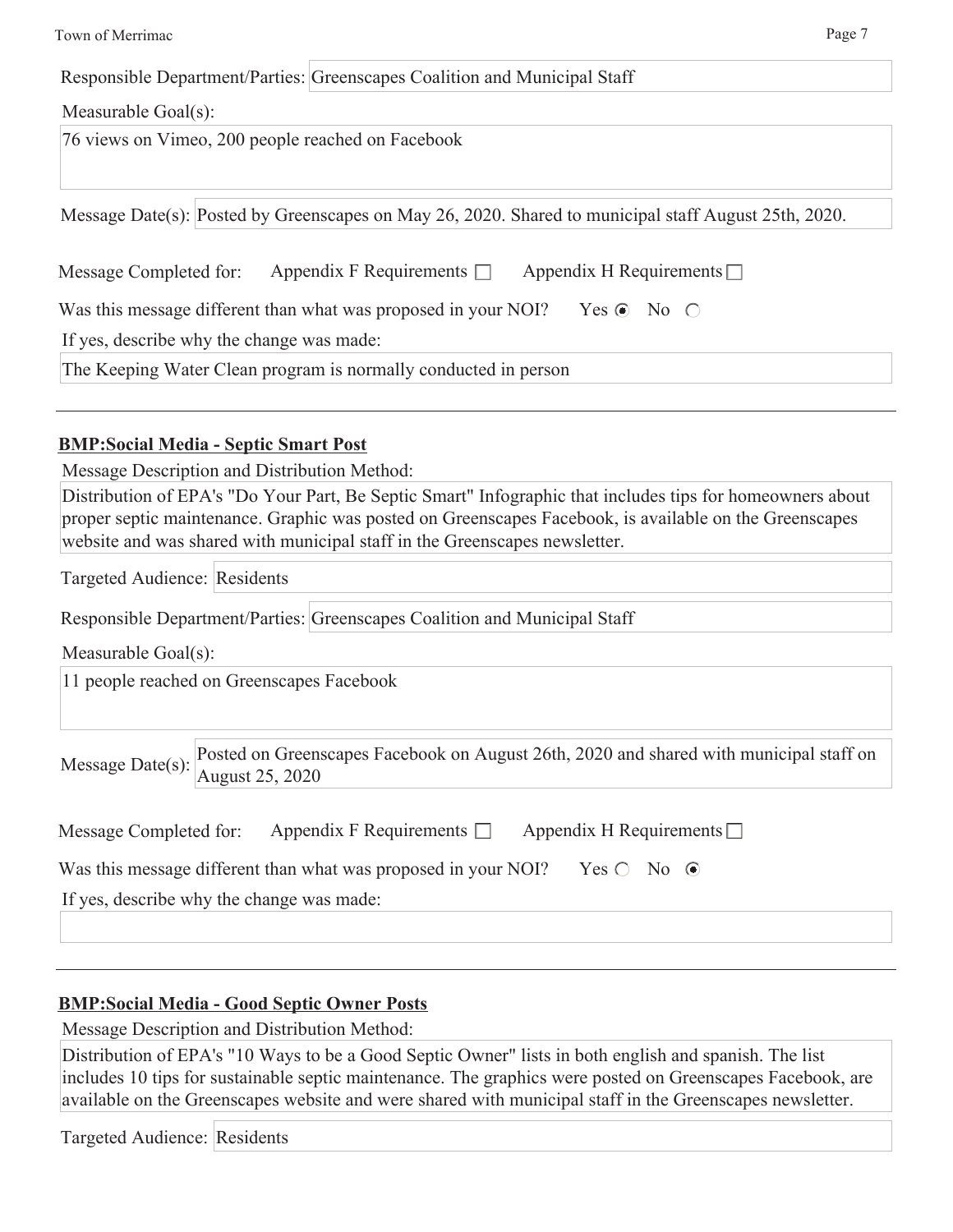| Page 8<br>Town of Merrimac                                                                                                                                                                                                                                                                                                                                                                |
|-------------------------------------------------------------------------------------------------------------------------------------------------------------------------------------------------------------------------------------------------------------------------------------------------------------------------------------------------------------------------------------------|
| Responsible Department/Parties: Greenscapes Coalition and municipal staff                                                                                                                                                                                                                                                                                                                 |
| Measurable Goal(s):                                                                                                                                                                                                                                                                                                                                                                       |
| 14 people reached on Greenscapes Facebook.                                                                                                                                                                                                                                                                                                                                                |
| Posted on Greenscapes social media September 16, 2020. Sent to municipal staff on Sept.<br>Message Date(s):<br>17, 2020 and again on March 3, 2021.                                                                                                                                                                                                                                       |
| Appendix F Requirements $\Box$<br>Appendix H Requirements $\Box$<br>Message Completed for:                                                                                                                                                                                                                                                                                                |
| Was this message different than what was proposed in your NOI?<br>Yes $\bigcirc$ No $\odot$                                                                                                                                                                                                                                                                                               |
| If yes, describe why the change was made:                                                                                                                                                                                                                                                                                                                                                 |
| <b>BMP:Social Media - Protect It &amp; Inspect It Post</b><br>Message Description and Distribution Method:<br>Distribution of EPA's "Protect It and Inspect It" post, which describes the importance of regularly inspecting<br>and emptying your septic tank. Graphic was posted on Greenscapes Facebook and is available on the<br>Greenscapes website.<br>Targeted Audience: Residents |
|                                                                                                                                                                                                                                                                                                                                                                                           |
| Responsible Department/Parties: Greenscapes Coalition and municipal staff                                                                                                                                                                                                                                                                                                                 |
| Measurable Goal(s):                                                                                                                                                                                                                                                                                                                                                                       |
| 12 people reached on Greenscapes Facebook.                                                                                                                                                                                                                                                                                                                                                |
| Message Date(s): Posted on Greenscapes Facebook Sept 16, 2020.                                                                                                                                                                                                                                                                                                                            |
| Appendix F Requirements $\square$<br>Appendix H Requirements $\Box$<br>Message Completed for:                                                                                                                                                                                                                                                                                             |
| Was this message different than what was proposed in your NOI?<br>Yes $\bigcirc$ No $\odot$                                                                                                                                                                                                                                                                                               |
| If yes, describe why the change was made:                                                                                                                                                                                                                                                                                                                                                 |

## **BMP:Social Media - Fall Calendar Post**

Message Description and Distribution Method:

| Distribution of a Fall Greenscaping Calendar/Checklist that includes several tips and tricks for sustainable  |
|---------------------------------------------------------------------------------------------------------------|
| landscaping and yard maintenance. It includes the suggestion of composting yard waste, planting native trees, |
| watering less, using fescue grass mix - all of which would reduce the need/use of chemical fertilizers, the   |
| graphic was posted on Greenscapes social media, is available on the Greenscapes website and was shared with   |
| municipal staff in the Greenscapes newsletter.                                                                |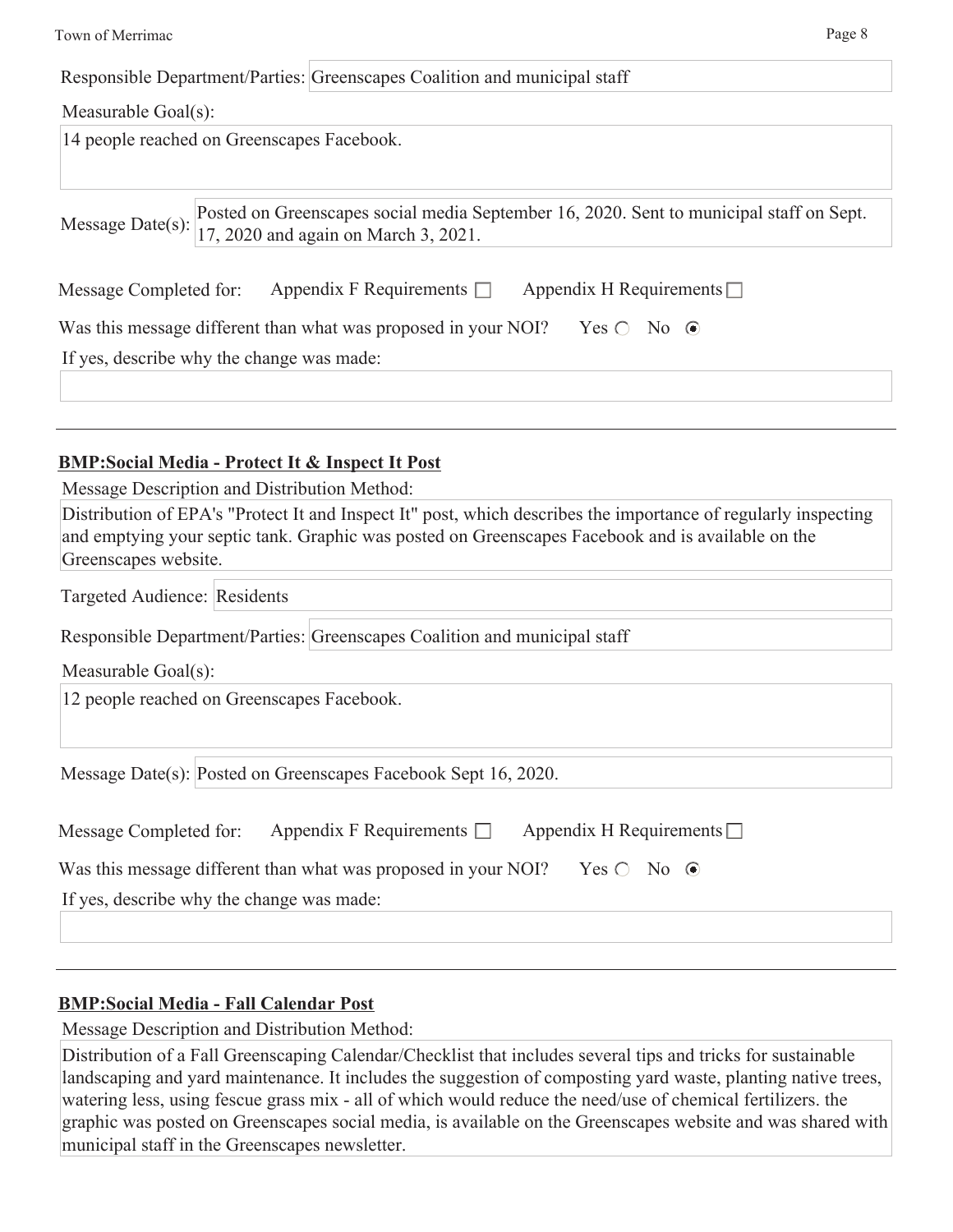| Town of Merrimac | Page 9 |
|------------------|--------|
|------------------|--------|

Targeted Audience: Residents

Responsible Department/Parties: Greenscapes Coalition and municipal staff

Measurable Goal(s):

359 people reached on Greenscapes Facebook, 10 people reached on Greenscapes Instagram

Message Date(s): Sent to municipal staff October 1, 2020. Posted on Greenscapes SM September 1, 2020.

| Message Completed for: | Appendix F Requirements $\Box$ | Appendix H Requirements $\Box$ |
|------------------------|--------------------------------|--------------------------------|
|                        |                                |                                |

If yes, describe why the change was made:

### **BMP:Article/Social Media - Leave the Leaves**

Message Description and Distribution Method:

Distribution of an article from the Ecological Landscape Alliance, detailing the benefits of leaving "leaf litter" in your yard, as opposed to collecting and removing it. The article discusses the resultant biodiversity, nurtrient, water retention and chemical reduction benefits of "Leaving the Leaves". Article was posted on Greenscapes Facebook.

Targeted Audience: Residents

Responsible Department/Parties: Greenscapes Coalition

Measurable Goal(s):

133 people reached on Greenscapes Facebook.

Message Date(s): Posted on Greenscapes Facebook October 16, 2020

| Message Completed for:                    | Appendix F Requirements $\Box$                                 |                            | Appendix H Requirements $\Box$ |  |
|-------------------------------------------|----------------------------------------------------------------|----------------------------|--------------------------------|--|
|                                           | Was this message different than what was proposed in your NOI? | $Yes \bigcirc No \bigcirc$ |                                |  |
| If yes, describe why the change was made: |                                                                |                            |                                |  |

### **BMP:Brochure - Industrial Stormwater Management**

Message Description and Distribution Method:

Distribution of a one page "brochure" designed for industrial audiences that details BMPs for industrial sites, and the importance of keeping waste like salts, heavy metals, oils and other hazardous materials out of our surface waters. the brochure is available on the Greenscapes website and was sent to municipal staff in the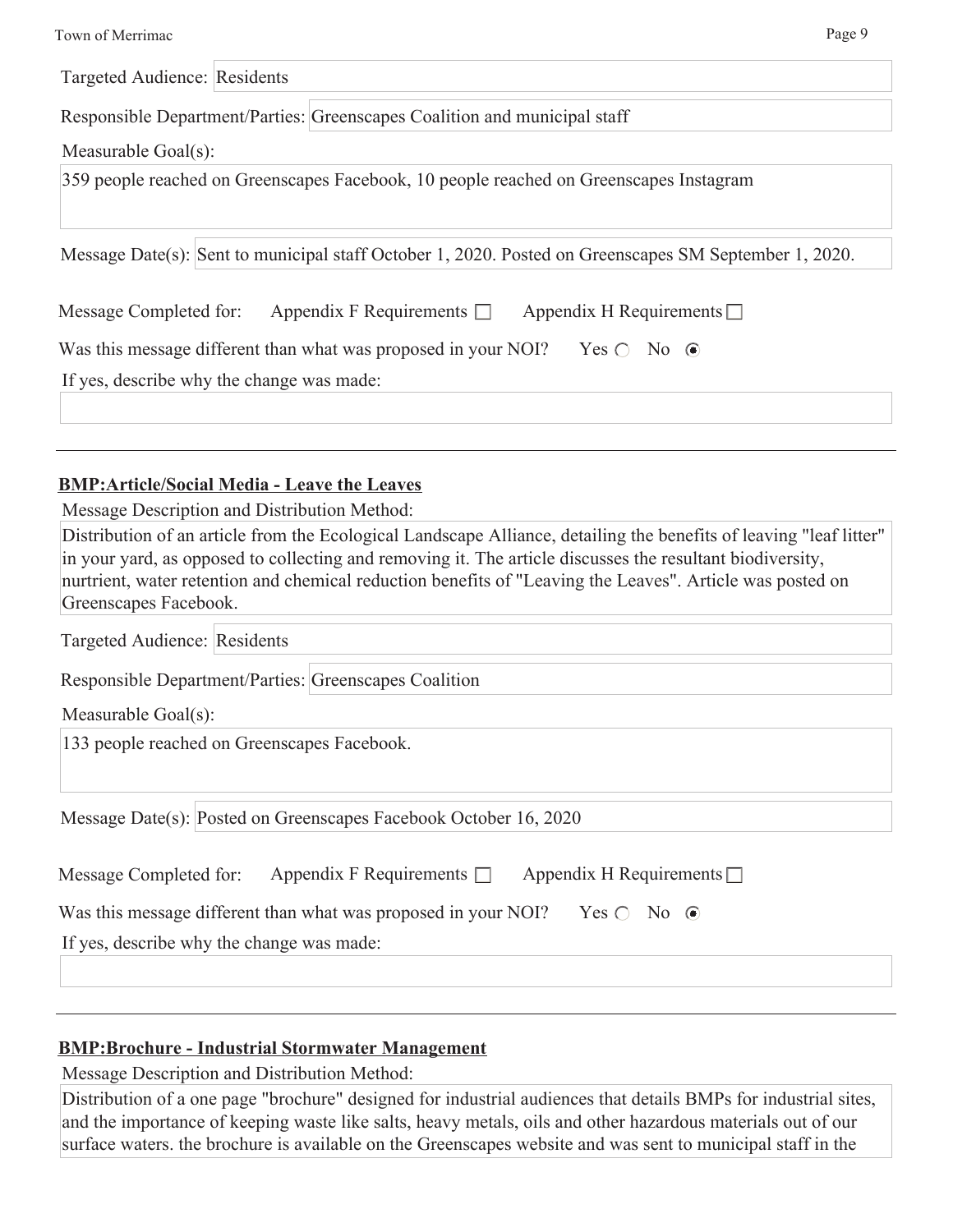Greenscapes newsletter. The newsletter also included distribution tips such as: posting the brochure to town websites, mailing it to industrially zoned parcels, etc.

Targeted Audience: Industrial facilities

Responsible Department/Parties: Greenscapes Coalition and municipal staff.

Measurable Goal(s):

Message Date(s): Sent to municipal staff October 1, 2020

| Message Completed for: | Appendix F Requirements $\Box$ | Appendix H Requirements $\Box$ |
|------------------------|--------------------------------|--------------------------------|
|------------------------|--------------------------------|--------------------------------|

| Was this message different than what was proposed in your NOI? Yes $\odot$ No $\odot$ |  |  |  |
|---------------------------------------------------------------------------------------|--|--|--|
|---------------------------------------------------------------------------------------|--|--|--|

If yes, describe why the change was made:

Industrial brochure was supposed to be delivered in Year 2 of the permit.

### **BMP:Social Media - Yard Waste Post**

Message Description and Distribution Method:

Distribution of a graphic created by Greenscapes, that encourages homeowners to compost yard waste (either at home or with curbside pickup), and indicates that yard waste does NOT belong in wetlands or in the trash. Graphic is available on the Greenscapes website, was posted on Greenscapes social media and was sent to municipal staff in the Greenscapes newsletter.

Targeted Audience: Residents

Responsible Department/Parties: Greenscapes Coalition and municipal staff

Measurable Goal(s):

7 people reached on Greenscapes Instagram, 8 people reached on Greenscapes Facebook.

Message Date(s): Sent to municipal staff October 1, 2020, Posted on Greenscapes social media November 18, 2020

| Message Completed for: Appendix F Requirements □ Appendix H Requirements □ |
|----------------------------------------------------------------------------|
|                                                                            |

Was this message different than what was proposed in your NOI? Yes  $\bigcirc$  No  $\bigcirc$ 

If yes, describe why the change was made:

### **BMP:Social Media - Keep Drains Clear Post**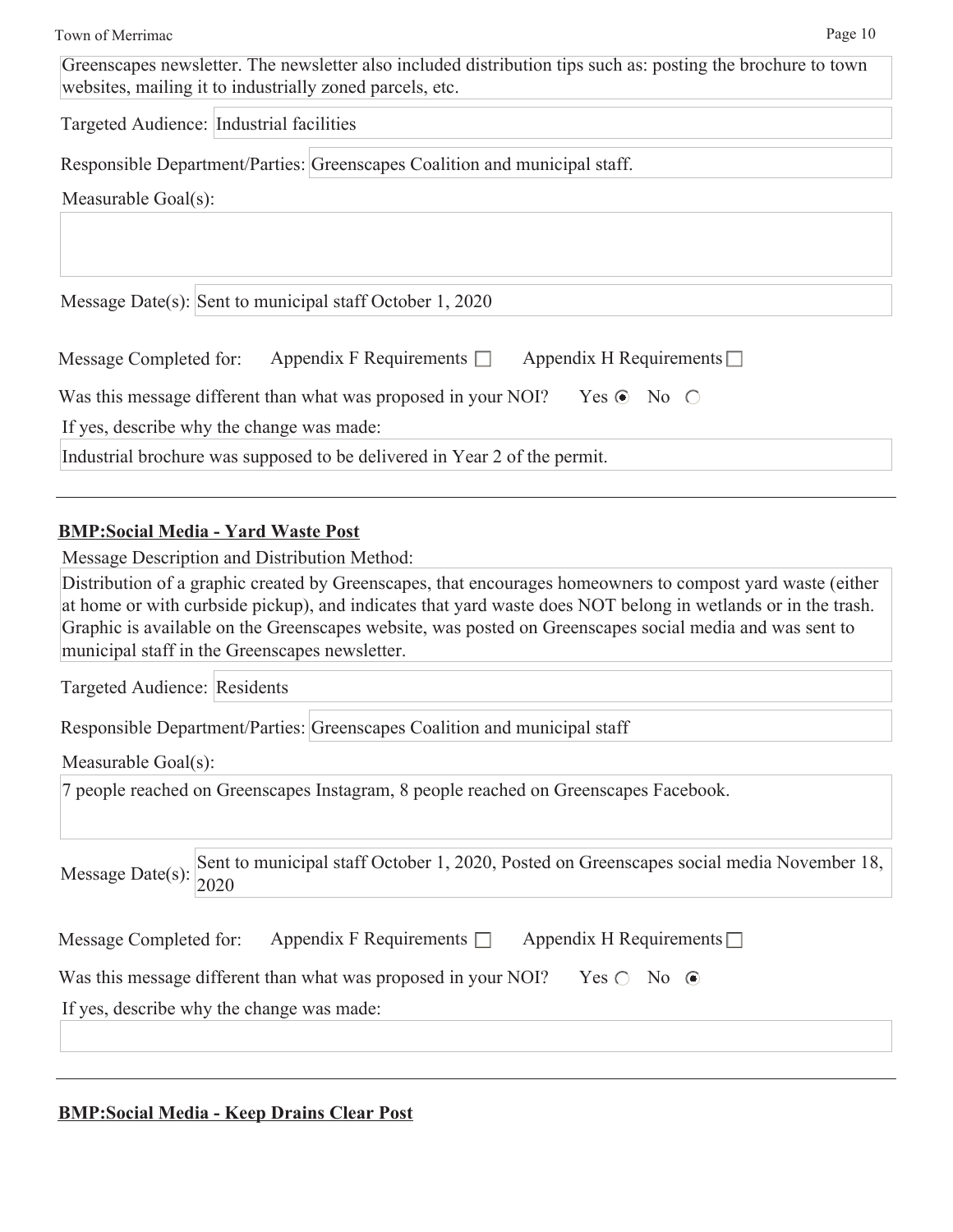Town of Merrimac Page 11

Message Description and Distribution Method:

Distribution of a graphic created by Greenscapes that stresses the importance of keeping storm draind clear of lawn waste and other debris. The graphic is available on the Greenscapes website, was posted on Greenscapes social media and shared with municipal staff in the Greenscapes newsletter.

Targeted Audience: Residents

Responsible Department/Parties: Greenscapes Coalition and municipal staff.

Measurable Goal(s):

12 people reached on Greenscapes Instagram, 11 people reached on GNSC Facebook.

Message Date(s): Posted on Greenscapes SM on November 24, 2020. Sent to municipal staff December 1, 2020.

| Message Completed for: | Appendix F Requirements $\Box$ | Appendix H Requirements $\square$ |
|------------------------|--------------------------------|-----------------------------------|
|------------------------|--------------------------------|-----------------------------------|

Was this message different than what was proposed in your NOI? Yes  $\bigcirc$  No  $\bigcirc$ 

If yes, describe why the change was made:

### **BMP:Social Media - PPE Post**

Message Description and Distribution Method:

Distribution of Greenscapes PPE litter awareness post. "Don't want to see dirty masks in your news feed? We don't want to see them on the ground! Masks belong on your face or in the trash."

Targeted Audience: Residents +

Responsible Department/Parties: Greenscapes Coalition and municipal staff

Measurable Goal(s):

327 people reached on Greenscapes Facebook, 17 people reached on Greenscapes Instagram.

Sent to municipal staff on December 1, 2020. Posted on Greenscapes SM November 30, Message Date(s):  $\frac{100111}{2020}$ 

| Message Completed for: | Appendix F Requirements $\Box$ | Appendix H Requirements $\Box$ |
|------------------------|--------------------------------|--------------------------------|
|------------------------|--------------------------------|--------------------------------|

Was this message different than what was proposed in your NOI? Yes  $\bigcirc$  No  $\bigcirc$ 

If yes, describe why the change was made:

### **BMP:Halloween Street Litter Post**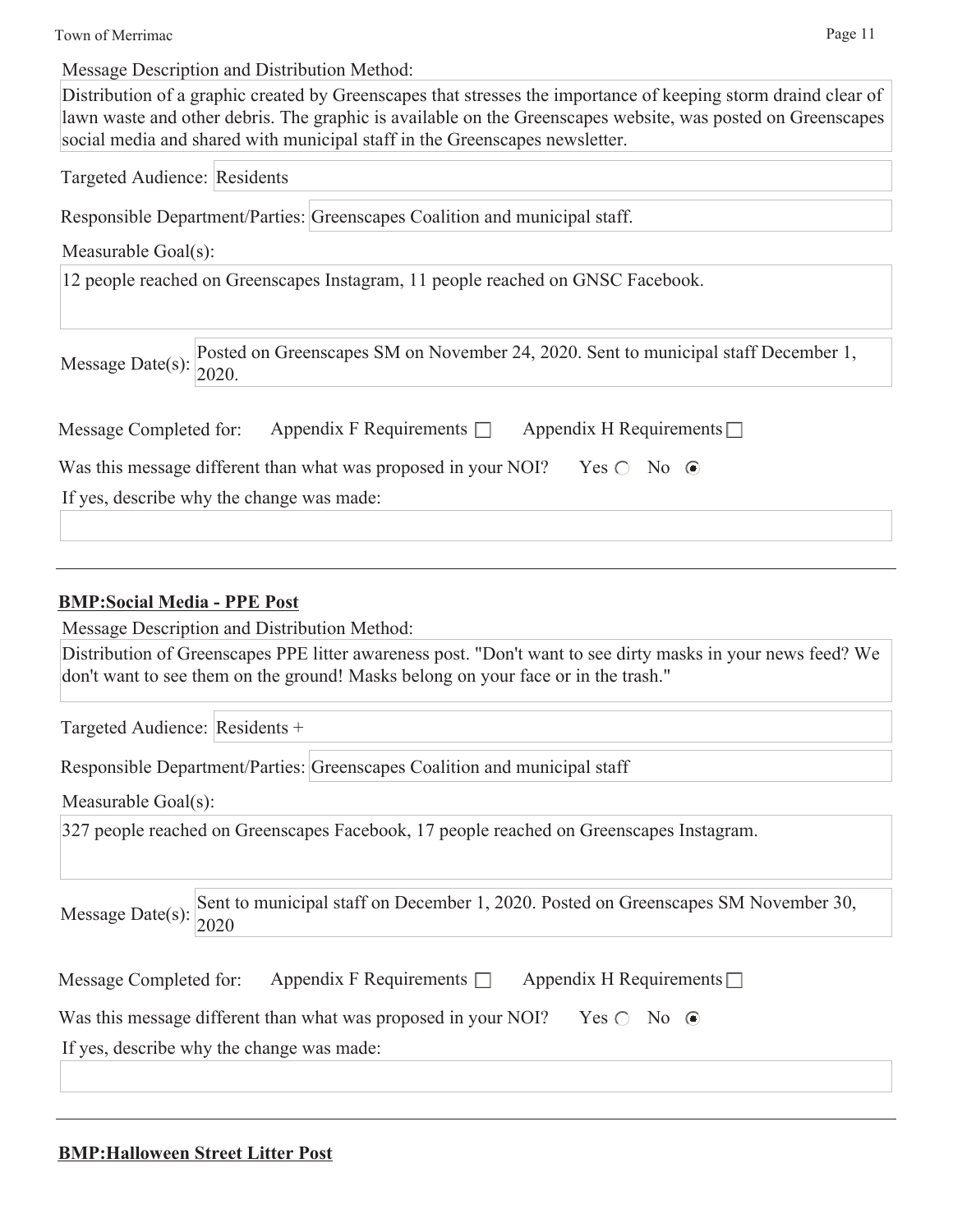Town of Merrimac Page 12

Message Description and Distribution Method:

Distribution of a photo taken by Greenscapes of a decorative halloween witch holding a mask and other litter, along with a sign that reads "Trick or Treat. Please keep litter off the street!". Graphic was posted on Greenscapes social media.

Targeted Audience: Residents

Responsible Department/Parties: Greenscapes Coalition

Measurable Goal(s):

14 people reached on Greenscapes Instagram

Message Date(s): Posted on Greenscapes SM on November 18, 2020

| Message Completed for:                    | Appendix F Requirements $\Box$                                 | Appendix H Requirements $\Box$ |  |
|-------------------------------------------|----------------------------------------------------------------|--------------------------------|--|
|                                           | Was this message different than what was proposed in your NOI? | $Yes \bigcirc No \ \odot$      |  |
| If yes, describe why the change was made: |                                                                |                                |  |

### **BMP:Social Media - Unflushable Post**

Message Description and Distribution Method:

| Distribution of Greenscapes infographic that lists many of the commonly flushed "unflushables", such as |
|---------------------------------------------------------------------------------------------------------|
| wipes, dental floss, q-tips, tampons, contact lenses, oils and grease. Graphics were were posted on     |
| Greenscapes social media.                                                                               |

Targeted Audience: Residents +

Responsible Department/Parties: Greenscapes Coalition

Measurable Goal(s):

16 people reached on GNSC Instagram, 8 people reached on GNSC Facebook

Message Date(s): Posted on Greenscapes SM November 18, 2020

| Message Completed for: | Appendix F Requirements $\Box$ | Appendix H Requirements $\Box$ |
|------------------------|--------------------------------|--------------------------------|
|------------------------|--------------------------------|--------------------------------|

| Was this message different than what was proposed in your NOI? Yes $\bigcirc$ No $\bigcirc$ |  |  |  |  |  |
|---------------------------------------------------------------------------------------------|--|--|--|--|--|
|---------------------------------------------------------------------------------------------|--|--|--|--|--|

If yes, describe why the change was made:

### **BMP:Social Media - Help the Melt Post**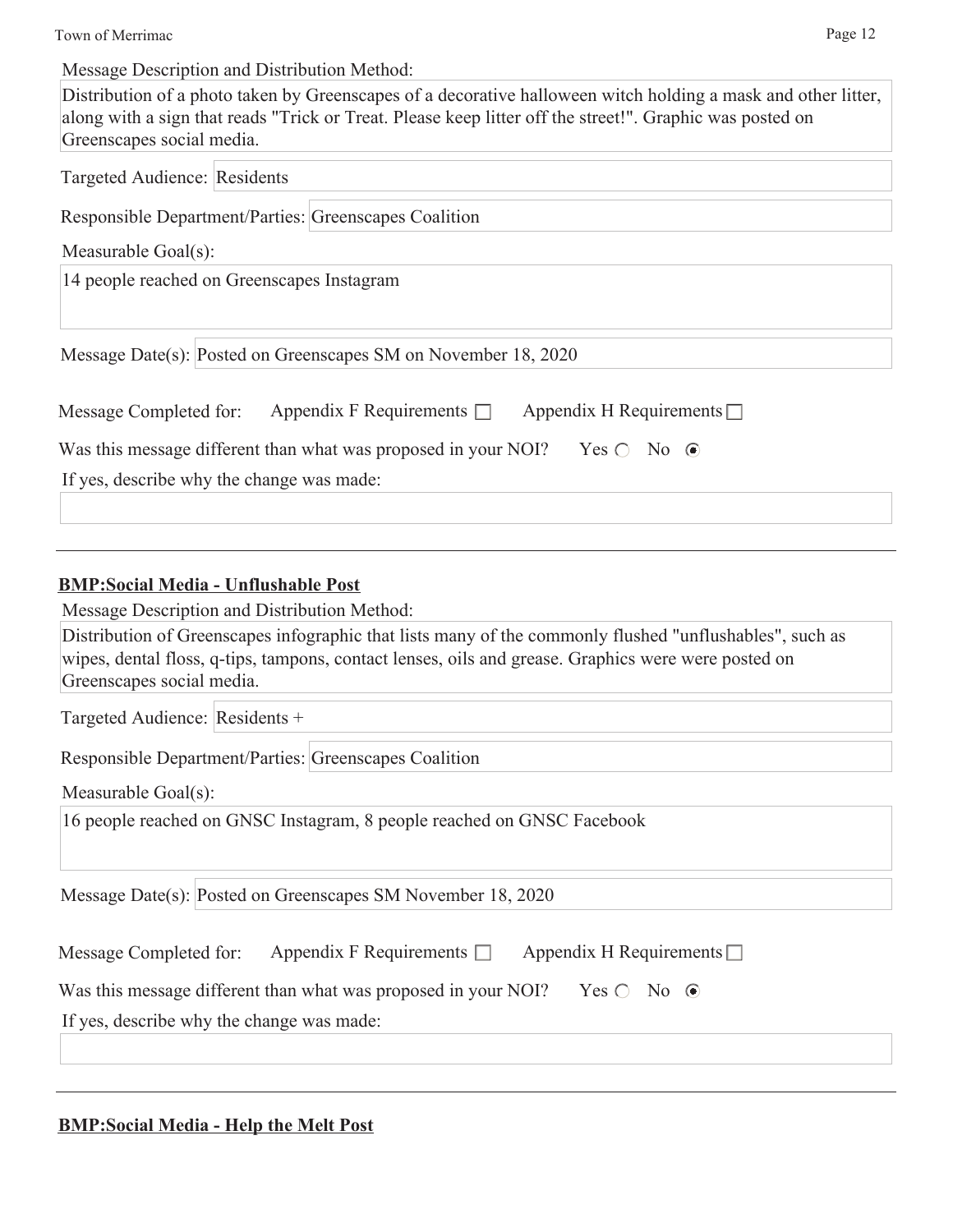Message Description and Distribution Method:

Distribution of Andover DPW's social media post about keeping storm drains clear of snow and ice. Reposted on Greenscapes social media.

Targeted Audience: Residents +

Responsible Department/Parties: Greenscapes Coalition

Measurable Goal(s):

20 people reached on GNSC Instagram

Message Date(s): Posted by Greenscapes Dec. 24, 2020

| Message Completed for:                    | Appendix F Requirements $\Box$                                 | Appendix H Requirements $\Box$ |
|-------------------------------------------|----------------------------------------------------------------|--------------------------------|
|                                           | Was this message different than what was proposed in your NOI? | $Yes \bigcirc No \ \odot$      |
| If yes, describe why the change was made: |                                                                |                                |

### **BMP:Video - What Not to Flush Activitiy (version 2)**

Message Description and Distribution Method:

Distribution of an abridged version of the original "What Not to Flush" Greenscapes activity video. This experiment video illustrates why wipes and oils and greases cannot be flushed down our sinks or toilets. Video was posted on youtube and vimeo and sent to municipal staff in Greenscapes newsletter.

Targeted Audience: Residents

Responsible Department/Parties: Greenscapes Coalition and municipal staff

Measurable Goal(s):

14 views on Youtube, 15 views on Vimeo (this does not include any views of the video embedded in the classroom materials).

Message Date(s): Posted on youtube November 23, 2020. Sent to municipal staff December 1, 2020.

| Message Completed for: | Appendix F Requirements $\square$ | Appendix H Requirements $\square$ |
|------------------------|-----------------------------------|-----------------------------------|
|------------------------|-----------------------------------|-----------------------------------|

Was this message different than what was proposed in your NOI? Yes  $\odot$  No  $\odot$ 

If yes, describe why the change was made:

The Keeping Water Clean school program is normally conducted in-person

### **BMP:Video - Crumpled Watershed Activity**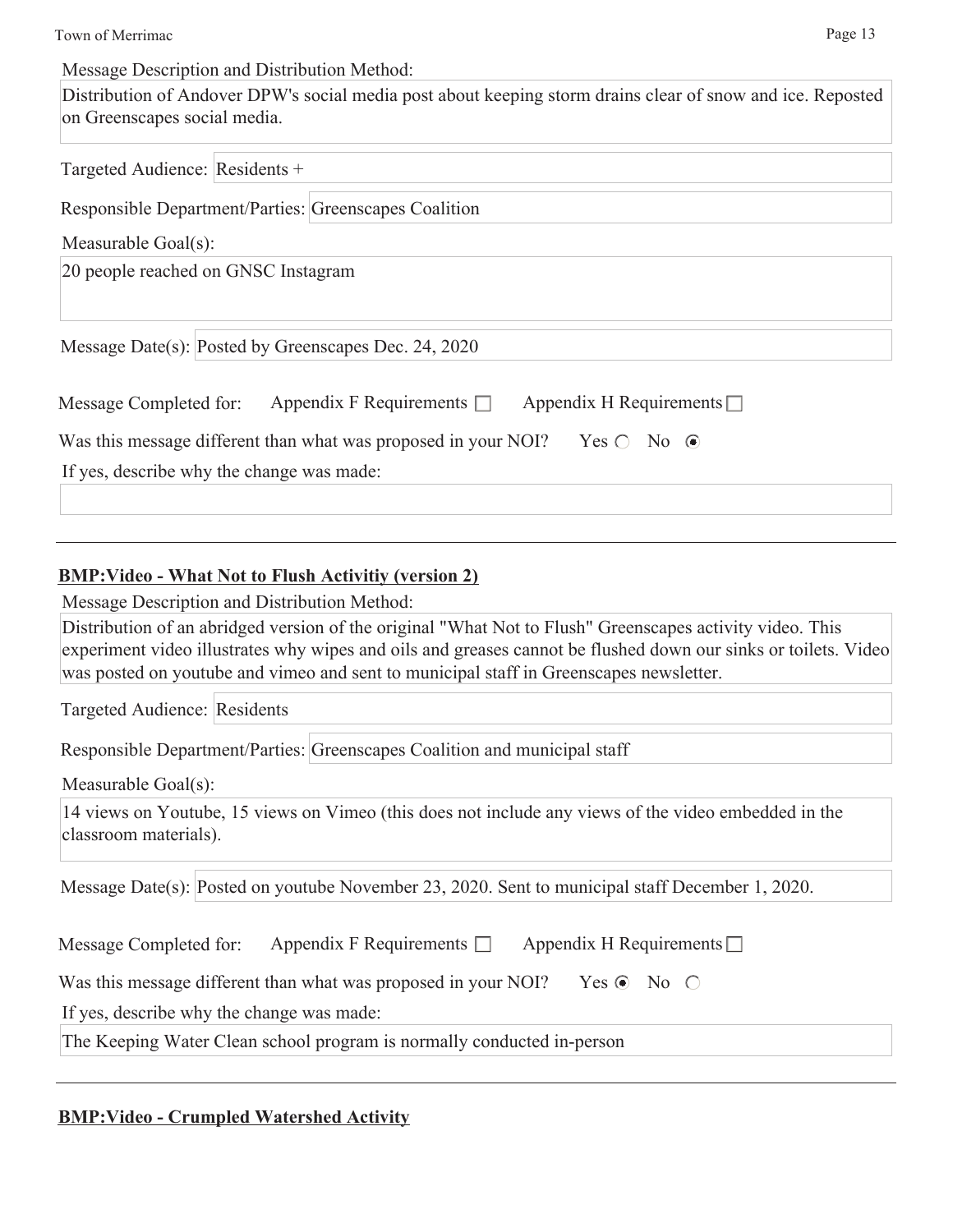Town of Merrimac Page 14

Message Description and Distribution Method:

Distribution of a video created by Greenscapes that takes viewers through an activity normally conducted as part of the Keeping Water Clean program. The activity has viewers/students delineate their own watershed and see where the water goes, how it collects and also considers all of the things that water could run into along the way. Video was posted on youtube and vimeo and sent to municipal staff in Greenscapes newsletter.

| Targeted Audience: Residents |                                                                                                      |
|------------------------------|------------------------------------------------------------------------------------------------------|
|                              | Responsible Department/Parties: Greenscapes Coalition and municipal staff                            |
| Measurable Goal(s):          |                                                                                                      |
| classroom materials).        | 13 views on Youtube, 18 views on Vimeo (this does not include any views of the video embedded in the |
|                              | Message Date(s): Posted on youtube November 23, 2020. Sent to municipal staff December 1, 2020.      |
| Message Completed for:       | Appendix F Requirements $\Box$ Appendix H Requirements $\Box$                                        |
|                              | Was this message different than what was proposed in your NOI? Yes $\odot$ No $\odot$                |
|                              | If yes, describe why the change was made:                                                            |
|                              | The Keeping Water Clean program is normally conducted in person.                                     |

### **BMP:Video - Groundwater Exploration Activity**

Message Description and Distribution Method:

Distribution of Greenscapes activity video that walks viewers through an activity normally conducted as part of the Keeping Water Clean school program. The activity uses an Envision groundwater model that illustrates all of the "water beneath our feet". It helps students visualize how water (and water pollution) are always moving underground, never staying in one final place. It helps students consider how behaviors on land can affect the water underground and eventually even the water we use to drink or swim in. Video was posted on youtube and vimeo and sent to municipal staff in Greenscapes newsletter.

Targeted Audience: Residents

Responsible Department/Parties: Greenscapes Coalition and municipal staff

Measurable Goal(s):

106 views on Youtube, 8 views on Vimeo (this does not include any views of the video embedded in the classroom materials).

Message Date(s):

| Appendix H Requirements $\Box$<br>Appendix F Requirements $\Box$<br>Message Completed for: |  |
|--------------------------------------------------------------------------------------------|--|
|--------------------------------------------------------------------------------------------|--|

Was this message different than what was proposed in your NOI? Yes  $\odot$  No  $\odot$ 

If yes, describe why the change was made:

The Keeping Water Clean program is normally conducted in person.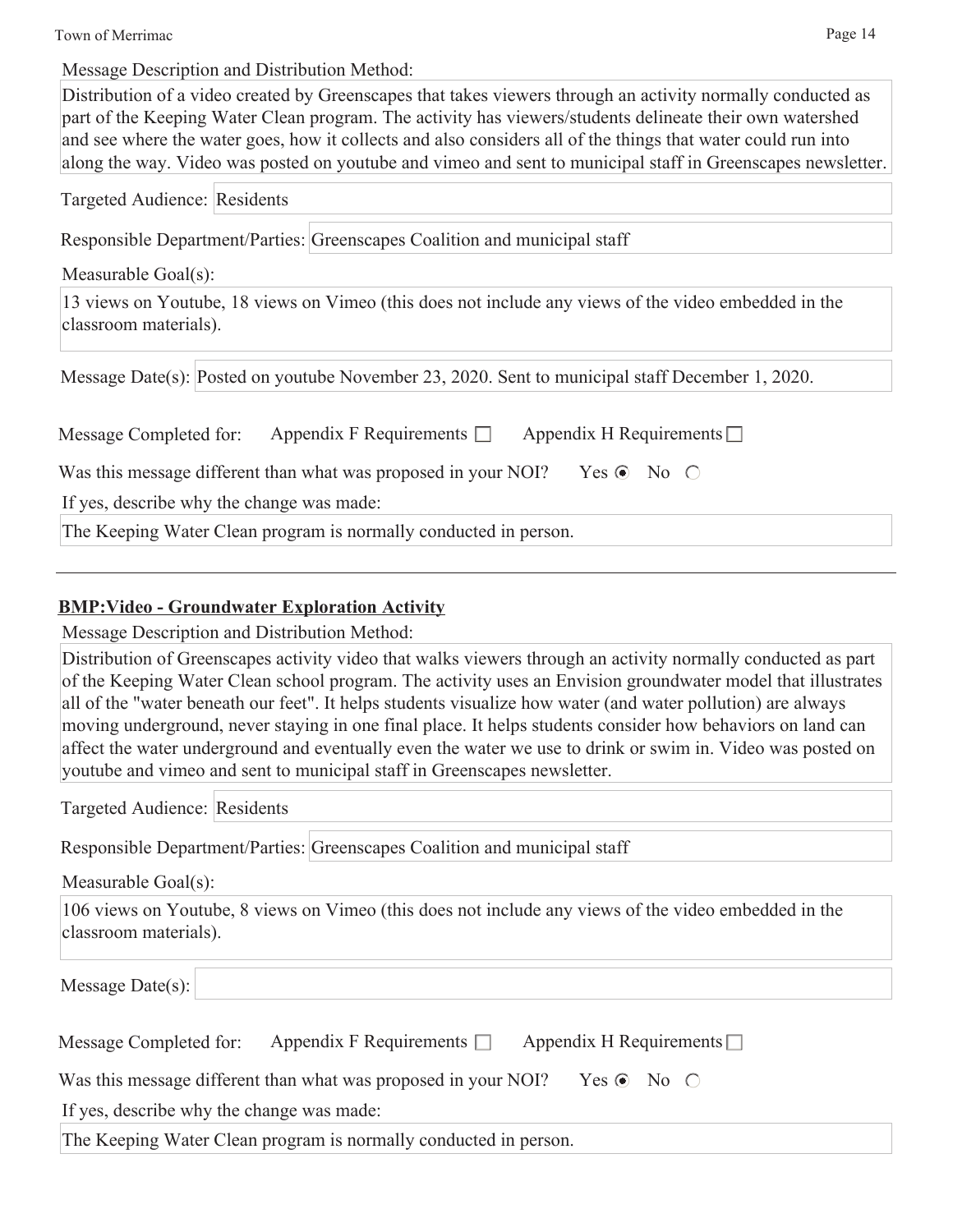### **BMP:Social Media - Pet Waste**

Message Description and Distribution Method:

Distribution of Greenscapes "Scoop the Poop" messaging. Hard copy rack cards were reprinted and PDFs of all documents are available on Greenscapes website and were sent to municipal staff in Greenscapes Newsletter.

| Targeted Audience: Residents+                                                                                                                                                                 |
|-----------------------------------------------------------------------------------------------------------------------------------------------------------------------------------------------|
| Responsible Department/Parties: Greenscapes Coalition and municipal staff                                                                                                                     |
| Measurable Goal(s):                                                                                                                                                                           |
| $500+$ reprinted for each community                                                                                                                                                           |
|                                                                                                                                                                                               |
| PDFs sent to municipal staff February 3rd, 2021 and again on April 29, 2021. Rack cards<br>Message Date(s):<br>were printed in February 2021 and municipal staff was notified April 29, 2021. |
| Appendix F Requirements $\Box$ Appendix H Requirements $\Box$<br>Message Completed for:                                                                                                       |
| Was this message different than what was proposed in your NOI? Yes $\circ$ No $\circ$                                                                                                         |
| If yes, describe why the change was made:                                                                                                                                                     |
|                                                                                                                                                                                               |

### **BMP:Social Media - Salt Alternate Post**

Message Description and Distribution Method:

| Distribution of Greenscapes graphic that makes various suggestions of natural alternatives to harsh road salt. |
|----------------------------------------------------------------------------------------------------------------|
| Graphics are available on Greenscapes website and social media, and were sent to municipal staff in            |
| Greenscapes newsletter.                                                                                        |

Targeted Audience: Residents +

Responsible Department/Parties: Greenscapes Coalition and municipal staff

Measurable Goal(s):

Message Date(s): Sent in newsletter on February 3rd, 2021

Was this message different than what was proposed in your NOI? Yes  $\bigcirc$  No  $\bigcirc$ 

If yes, describe why the change was made: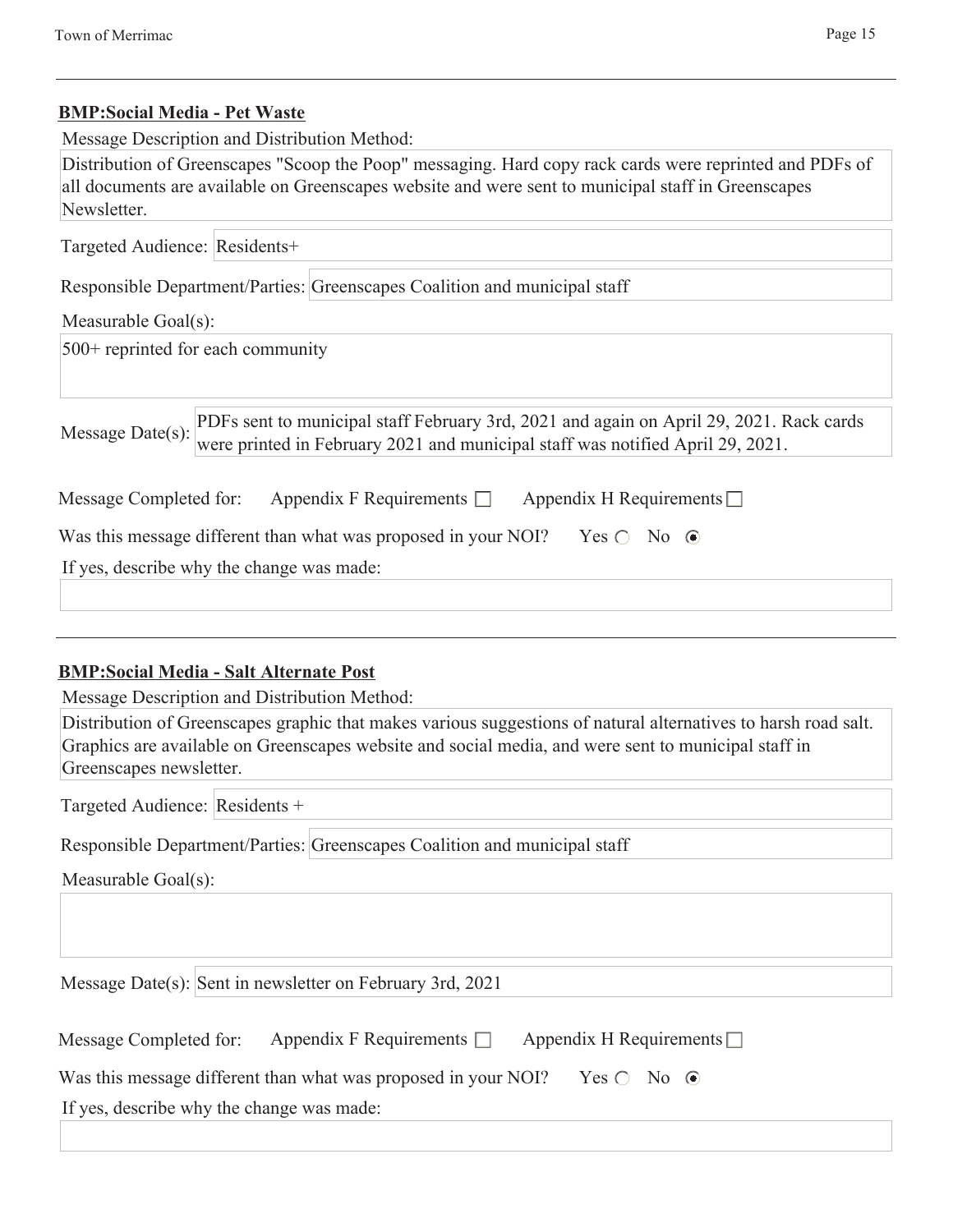### **BMP:Social Media - Shovel More Salt Less Post**

Message Description and Distribution Method:

Distribution of a graphic created by the Mystic River Watershed Council that encourages homeowners to "Salt More, Shovel Less" to reduce the amount of salt that ends up in stormwater and in our waterways. Graphic was posted on Greenscapes social media.

Targeted Audience: Residents +

Responsible Department/Parties: Greenscapes Coalition

### Measurable Goal(s):

15 people reached on GNSC Facebook, 14 people reached on GNSC Instagram

Message Date(s): Posted on Greenscapes social media Jan 8, 2021.

| Message Completed for:                                                                      | Appendix F Requirements $\Box$ | Appendix H Requirements $\Box$ |  |
|---------------------------------------------------------------------------------------------|--------------------------------|--------------------------------|--|
| Was this message different than what was proposed in your NOI? Yes $\bigcirc$ No $\bigcirc$ |                                |                                |  |
| If yes, describe why the change was made:                                                   |                                |                                |  |
|                                                                                             |                                |                                |  |

### **BMP:Video/Social Media - Salt Smart**

Message Description and Distribution Method:

Distribution of a "More Isn't Always Better" video created by the Salt Smart Collaborative in Illinois. The video illustrates several instances where more isn't always better and applies the same thinking to salt use, while including a few specific suggestions for sustainable winter salt use. Sent to municipal staff in Greenscapes newsletter and posted on Greenscapes social media.

Targeted Audience: Residents +

Responsible Department/Parties: Greenscapes Coalition and municipal staff

Measurable Goal(s):

10 people reached on Greenscapes Facebook

Message Date(s): Posted on Greenscapes social media Feb. 11, 2021. Sent to municipal staff Feb. 3, 2021

| Message Completed for: | Appendix F Requirements $\Box$ | Appendix H Requirements $\square$ |
|------------------------|--------------------------------|-----------------------------------|
|                        |                                |                                   |

Was this message different than what was proposed in your NOI? Yes  $\bigcirc$  No  $\bigcirc$ 

If yes, describe why the change was made: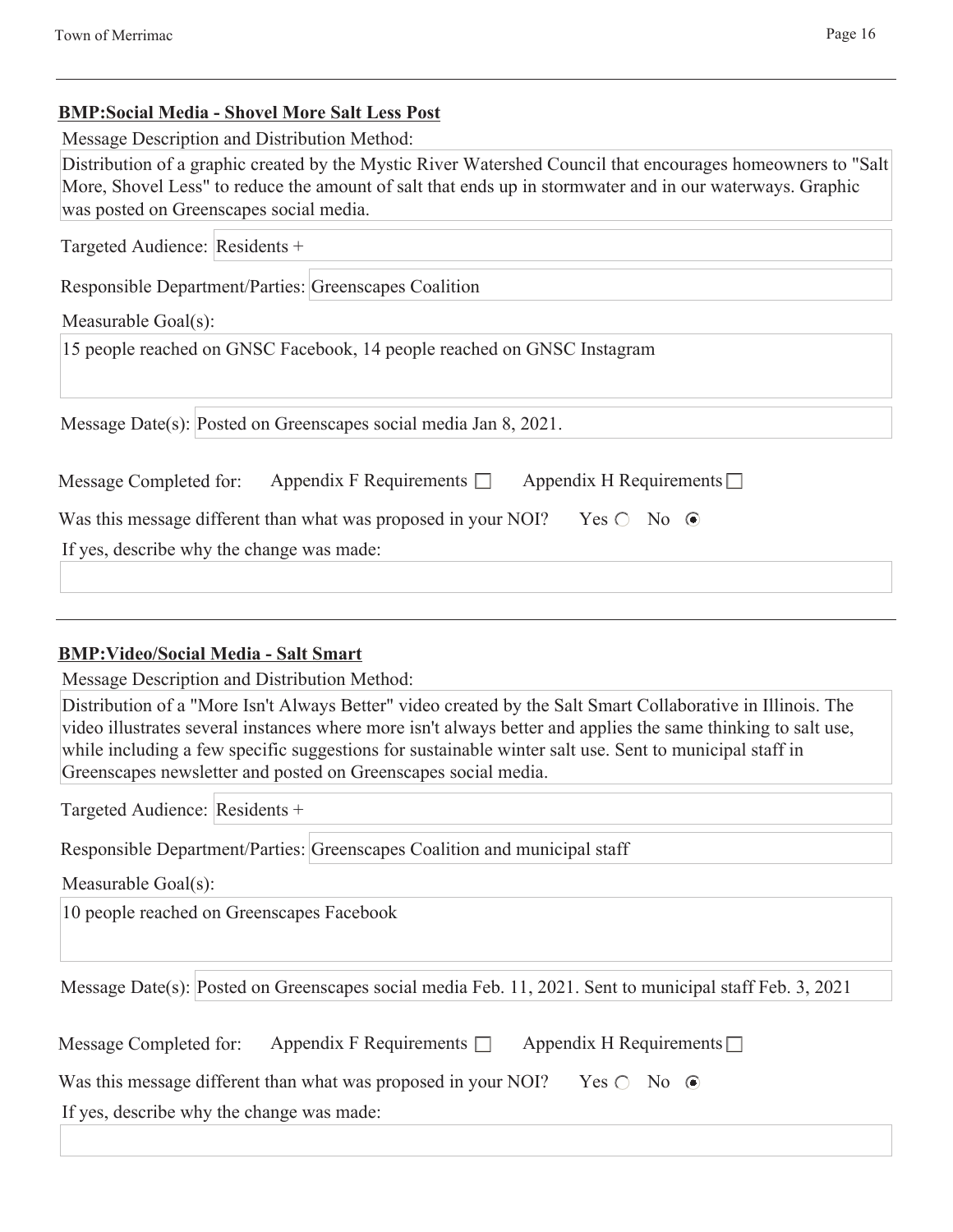### **BMP:Brochure - Complete Homeowners Septic Guide**

Message Description and Distribution Method:

Distribution of EPA's Complete Homeowner's Septic Guide. The guide explains how a septic system works and details the importance of maintaining it for the sake of the environment and to save homeowners money. It also discusses a proper inspection, maintenance and emptying routine and includes tips and tricks to use water more efficiently in an attempt to put less stress on the septic system. The guide is available on the Greenscapes website and was sent to municipal staff in the Greenscapes newsletter. Included in the newsletter were suggestions on how to share with residents, such as: posting on town websites, new homeowner guides, etc.

Targeted Audience: Residents

Responsible Department/Parties: Greenscapes Coalition and municipal staff

Measurable Goal(s):

Message Date(s): Sent to municipal staff on March 3, 2021

| Message Completed for: | Appendix F Requirements $\Box$ | Appendix H Requirements $\Box$ |
|------------------------|--------------------------------|--------------------------------|
|                        |                                |                                |

Was this message different than what was proposed in your NOI? Yes  $\bigcirc$  No  $\bigcirc$ 

If yes, describe why the change was made:

## **BMP:Social Media - Septic Infographic Post**

Message Description and Distribution Method:

Distribution of an infographic created by ThinkBlueMA that describes "5 Signs Your Tank Needs Cleaning", and includes tips and tricks for proper septic maintenance. Graphic was posted on Greenscapes social media and shared with municipal staff in the Greenscapes newsletter.

Targeted Audience: Residents

Responsible Department/Parties: Greenscapes Coalition and municipal staff

### Measurable Goal(s):

12 people reached on GNSC Facebook, 24 people reached on GNSC Intagram

Sent to municipal staff on March 3, 2021. Posted on Greenscapes social media March 3, Message Date(s):  $\vert_{2021}^{\sim}$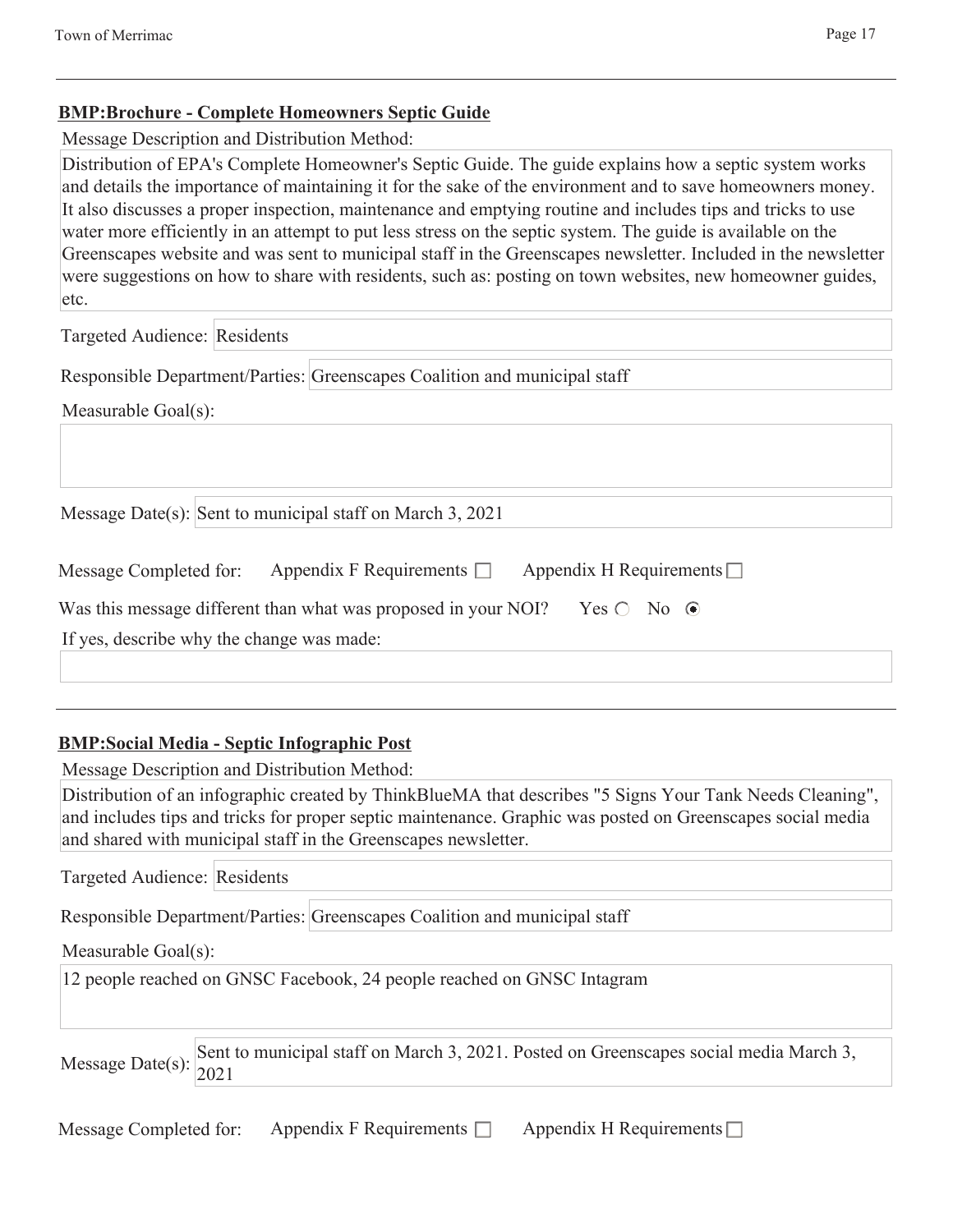| Town of Merrimac<br>Page 18                                                                                                                                                                                                                                                                                                                                                                                 |
|-------------------------------------------------------------------------------------------------------------------------------------------------------------------------------------------------------------------------------------------------------------------------------------------------------------------------------------------------------------------------------------------------------------|
| Was this message different than what was proposed in your NOI? Yes $\bigcirc$ No $\bigcirc$                                                                                                                                                                                                                                                                                                                 |
| If yes, describe why the change was made:                                                                                                                                                                                                                                                                                                                                                                   |
|                                                                                                                                                                                                                                                                                                                                                                                                             |
|                                                                                                                                                                                                                                                                                                                                                                                                             |
| <b>BMP:Social Media - Stormwater Pollution Post</b>                                                                                                                                                                                                                                                                                                                                                         |
| Message Description and Distribution Method:                                                                                                                                                                                                                                                                                                                                                                |
| Distribution of a "Sources of Stormwater Pollution" infographic created by Central MA Stormwater<br>Collaborative. The infographic illustrates many different sources of stormwater pollution and descriibes the<br>flow of water throughout an average Massachusetts watershed. It also provides tips and tricks for reducing and<br>eliminating stormwater pollution. Posted on Greenscapes social media. |
| Targeted Audience: Residents +                                                                                                                                                                                                                                                                                                                                                                              |
| Responsible Department/Parties: Greenscapes Coalition                                                                                                                                                                                                                                                                                                                                                       |
| Measurable Goal(s):                                                                                                                                                                                                                                                                                                                                                                                         |
| 16 people reached on GNSC Instagram                                                                                                                                                                                                                                                                                                                                                                         |
| Message Date(s): Posted on April 24, 2021                                                                                                                                                                                                                                                                                                                                                                   |
| Appendix F Requirements $\Box$<br>Appendix H Requirements $\Box$<br>Message Completed for:                                                                                                                                                                                                                                                                                                                  |
| Was this message different than what was proposed in your NOI?<br>Yes $\bigcirc$ No $\odot$                                                                                                                                                                                                                                                                                                                 |
| If yes, describe why the change was made:                                                                                                                                                                                                                                                                                                                                                                   |
|                                                                                                                                                                                                                                                                                                                                                                                                             |
| <b>BMP:Social Media - Rain Garden Post</b>                                                                                                                                                                                                                                                                                                                                                                  |
| Message Description and Distribution Method:                                                                                                                                                                                                                                                                                                                                                                |
| Distribution of a Rain Garden infographic created by Greenscapes that describes the different functions of a<br>rain garden and encourages homeowners to explore the possibility of installing one in their yards. Inforgraphic<br>is available on Greenscapes website and was shared with municipal staff via Greenscsapes newsletter.                                                                     |
| Targeted Audience: Residents                                                                                                                                                                                                                                                                                                                                                                                |

Responsible Department/Parties: Greenscapes Coalition and municipal staff.

Measurable Goal(s):

Message Date(s): Sent to municipal staff April 29, 2021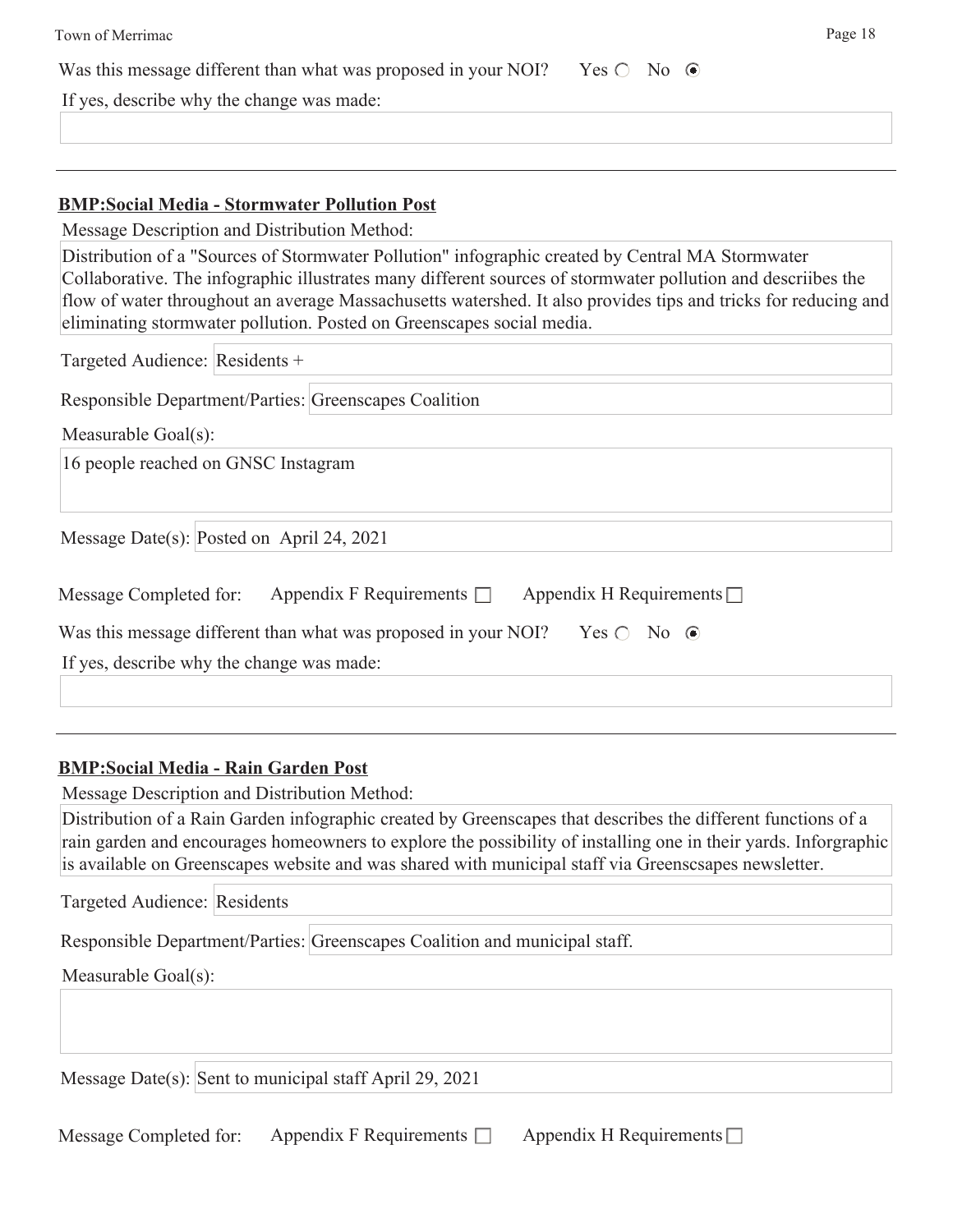| Town of Merrimac                                                                                                                                                                                                                                                                             | Page 19 |
|----------------------------------------------------------------------------------------------------------------------------------------------------------------------------------------------------------------------------------------------------------------------------------------------|---------|
| Was this message different than what was proposed in your NOI? Yes $\bigcirc$ No $\bigcirc$                                                                                                                                                                                                  |         |
| If yes, describe why the change was made:                                                                                                                                                                                                                                                    |         |
|                                                                                                                                                                                                                                                                                              |         |
| <b>BMP: Webinar - Pesticides 101</b>                                                                                                                                                                                                                                                         |         |
| Message Description and Distribution Method:                                                                                                                                                                                                                                                 |         |
| Distribution of a webinar recording, originally hosted by Sustainable Marblehead. Speaker Chip Osborne<br>discusses sustainable landscaping tips such as limited pesticide use and/or using organic alternatives.<br>Recording was shared with municipal staff in the Greenscapes newsletter |         |
| Targeted Audience: Residents                                                                                                                                                                                                                                                                 |         |
| Responsible Department/Parties: Greenscapes Coalition and municipal staff                                                                                                                                                                                                                    |         |
| Measurable Goal(s):                                                                                                                                                                                                                                                                          |         |
| Message Date(s): Sent to municipal staff April 29, 2021                                                                                                                                                                                                                                      |         |
| Appendix F Requirements $\Box$<br>Appendix H Requirements $\Box$<br>Message Completed for:                                                                                                                                                                                                   |         |
| Was this message different than what was proposed in your NOI? Yes $\bigcirc$ No $\bigcirc$                                                                                                                                                                                                  |         |
| If yes, describe why the change was made:                                                                                                                                                                                                                                                    |         |
|                                                                                                                                                                                                                                                                                              |         |

### **BMP:Social Media - Lawn Care Post**

Message Description and Distribution Method:

Distribution of an infographic created by ThinkBlueMA that illustrates several tips for sustainable lawn care such as getting your soil tested, limiting use of nitrogen & phosphorous rich fertilizers, leaving leaf litter to naturally fertilize lawns and gardens, and more. Graphic is available on the Greenscapes website and was shared with municipal staff in the Greenscapes newsletter

Targeted Audience: Residents

Responsible Department/Parties: Greenscapes Coalition and municipal staff

Measurable Goal(s):

Message Date(s): Sent to municipal staff April 29, 2021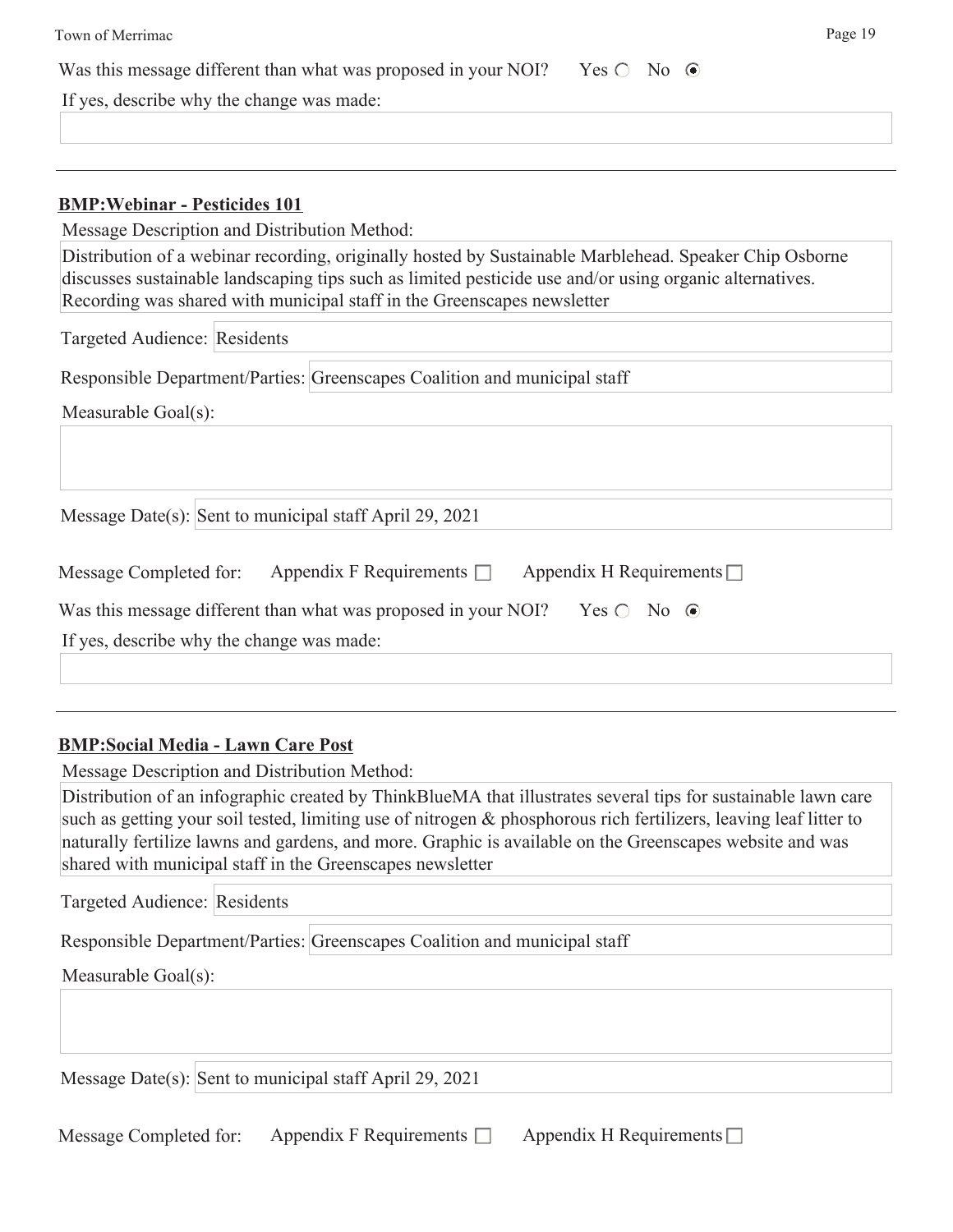| Page 20<br>Town of Merrimac                                                                                                                                                                                                                                                                                                                       |  |
|---------------------------------------------------------------------------------------------------------------------------------------------------------------------------------------------------------------------------------------------------------------------------------------------------------------------------------------------------|--|
| Was this message different than what was proposed in your NOI? Yes $\bigcirc$ No $\bigcirc$                                                                                                                                                                                                                                                       |  |
| If yes, describe why the change was made:                                                                                                                                                                                                                                                                                                         |  |
|                                                                                                                                                                                                                                                                                                                                                   |  |
|                                                                                                                                                                                                                                                                                                                                                   |  |
| <b>BMP:Video/Social Media - Fowl Water Video</b>                                                                                                                                                                                                                                                                                                  |  |
| Message Description and Distribution Method:                                                                                                                                                                                                                                                                                                      |  |
| Distribution of a video created by ThinkBlueMA that defines stormwater and explains the impact of pollution<br>like trash, oil, cigarettes and dog poop on stormwater and our waterways. The video is available on the<br>Greenscapes website, the ThinkBlueMA website, and was spread as an advertisement on Facebook, Instagram<br>and Youtube. |  |
| Targeted Audience: Residents +                                                                                                                                                                                                                                                                                                                    |  |
| Responsible Department/Parties: Greenscapes Coalition and ThinkBlueMA                                                                                                                                                                                                                                                                             |  |
| Measurable Goal(s):                                                                                                                                                                                                                                                                                                                               |  |
| 678,448 impressions in Greenscapes region                                                                                                                                                                                                                                                                                                         |  |
| Message Date(s): Advertisement run from May 17 to June 4, 2021                                                                                                                                                                                                                                                                                    |  |
| Appendix F Requirements $\Box$<br>Appendix H Requirements $\Box$<br>Message Completed for:                                                                                                                                                                                                                                                        |  |
| Was this message different than what was proposed in your NOI?<br>Yes $\bigcirc$ No $\bigcirc$                                                                                                                                                                                                                                                    |  |
| If yes, describe why the change was made:                                                                                                                                                                                                                                                                                                         |  |
|                                                                                                                                                                                                                                                                                                                                                   |  |

### **BMP:School Program - Keeping Water Clean**

Message Description and Distribution Method:

Distribution of virtual classroom materials that engage 5th grade students in several activities/experiments designed to raise their stormwater and water conservation awareness. Students learn what a watershed is, what stormwater, groundwater and wastewater are, how they can negatively or positively affect those water systems and how they can become better stewards of their watershed(s). Materials include 3 "chapters" of watershed learning in the form of powerpoints, videos, hands-on experiments, quizzes and more. All materials are available on the Greenscapes website and were shared directly with 5th grade educators throughout the region.

Targeted Audience: Residents +

Responsible Department/Parties: Greenscapes Coalition

Measurable Goal(s):

Sent to 113 teachers in the Greenscapes region

Message Date(s): Sent to teachers on January 29, 2021 and resent on February 22, 2021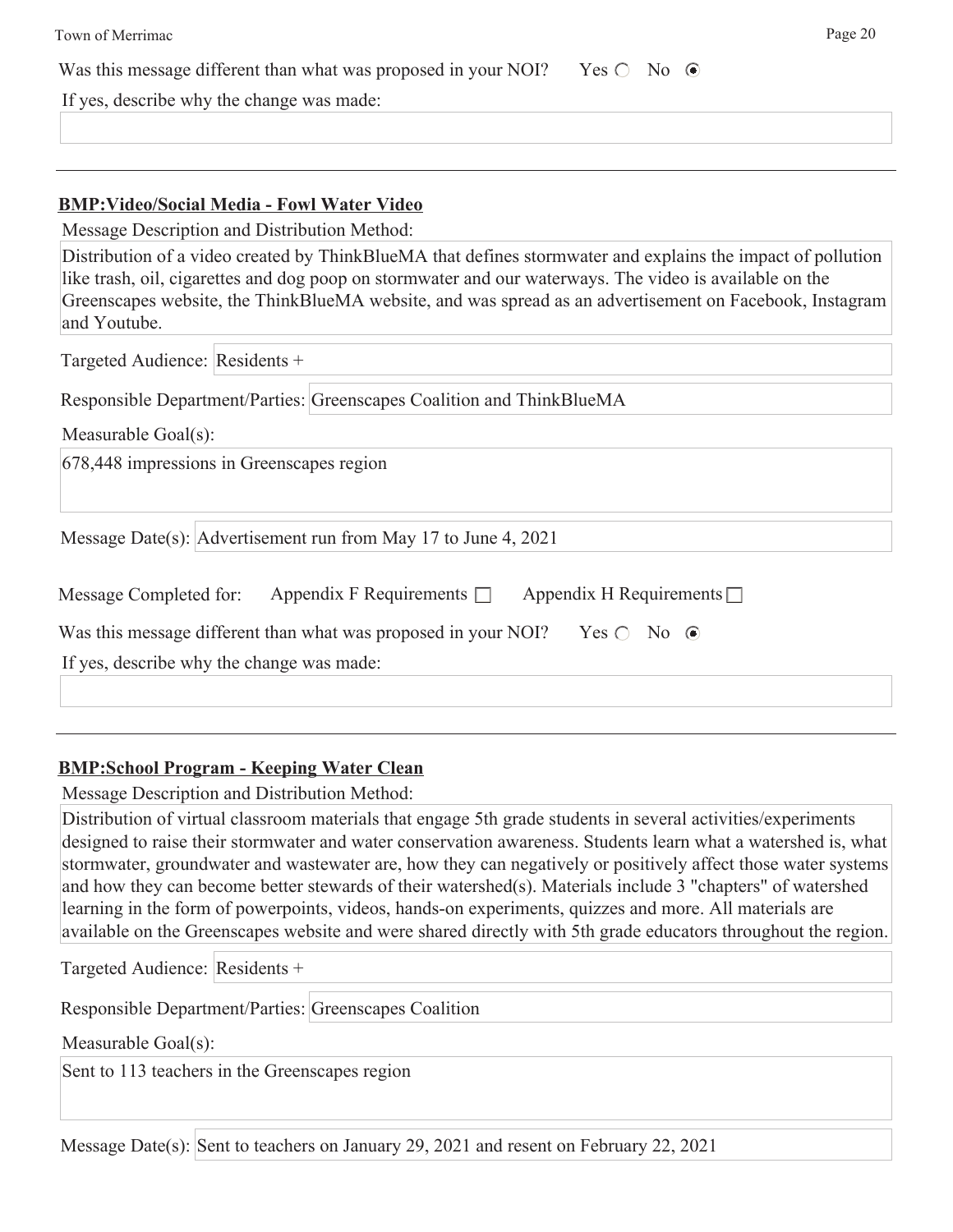| Message Completed for:                                                                 | Appendix F Requirements $\Box$ Appendix H Requirements $\Box$ |  |  |
|----------------------------------------------------------------------------------------|---------------------------------------------------------------|--|--|
| Was this message different than what was proposed in your NOI? Yes $\odot$ No $\odot$  |                                                               |  |  |
| If yes, describe why the change was made:                                              |                                                               |  |  |
| The Keeping Water Clean program is normally conducted in person at individual schools. |                                                               |  |  |
|                                                                                        |                                                               |  |  |

Add an Educational Message

### **MCM2: Public Participation**

Describe the opportunity provided for public involvement in the development of the Stormwater Management Program (SWMP) **during this reporting period**:

BMP 1: Public Participation in Stormwater Program Development Household hazardous waste/used oil collection. The measurable goal shall be the pounds of waste collected.

The current version of the SWMP is available on the Town's website. The SWMP is always submitted to a Board of Selectmen meeting for discussion.

| Was this opportunity different than what was proposed in your NOI? Yes $\bigcirc$ No $\bigcirc$ |  |  |
|-------------------------------------------------------------------------------------------------|--|--|
|                                                                                                 |  |  |

Describe any other public involvement or participation opportunities conducted **during this reporting period**:

### **MCM3: Illicit Discharge Detection and Elimination (IDDE)**

### **Sanitary Sewer Overflows (SSOs)**

*Check off the box below if the statement is true.*

 $\Box$  This SSO section is NOT applicable because we DO NOT have sanitary sewer

*Below, report on the number of SSOs identified in the MS4 system and removed during this reporting period.*

Number of SSOs identified: 0

Number of SSOs removed: 0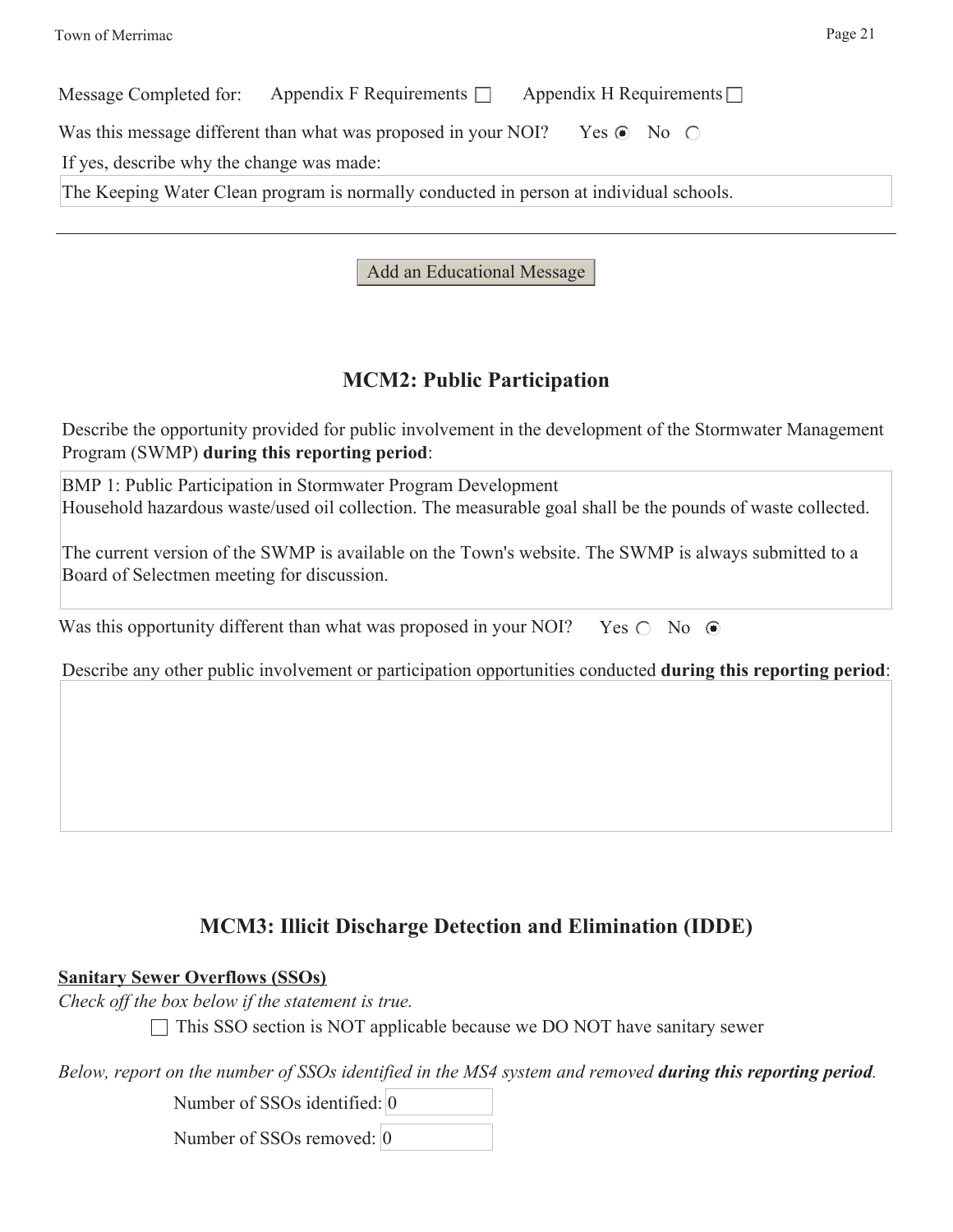### **MS4 System Mapping**

*Optional: Provide additional status information regarding your map:* 

See comments in comment box for Part II Self Assessment..

### **Screening of Outfalls/Interconnections**

*If conducted, please submit any outfall monitoring results from this reporting period. Outfall monitoring results should include the date, outfall/interconnection identifier, location, weather conditions at time of sampling, precipitation in previous 48 hours, field screening parameter results, and results from all analyses. Please also include the updated inventory and ranking of outfalls/interconnections based on monitoring results.*

- No outfalls were inspected
- $\circ$  The outfall screening data is attached to the email submission
- $\circ$  The outfall screening data can be found at the following website:

*Below, report on the number of outfalls/interconnections screened during this reporting period.*

Number of outfalls screened: 0

*Below, report on the percent of outfalls/interconnections screened to date.*

Percent of outfalls screened: 0

*Optional:* Provide additional information regarding your outfall/interconnection screening: See comments in comment box for Part II Self Assessment.

### **Catchment Investigations**

*If conducted, please submit all data collected during this reporting period as part of the dry and wet weather investigations. Also include the presence or absence of System Vulnerability Factors for each catchment.*

- No catchment investigations were conducted
- $\circ$  The catchment investigation data is attached to the email submission
- $\circ$  The catchment investigation data can be found at the following website:

*Below, report on the number of catchment investigations completed during this reporting period.*

Number of catchment investigations completed this reporting period: 0

*Below, report on the percent of catchments investigated to date.*

Percent of total catchments investigated: 0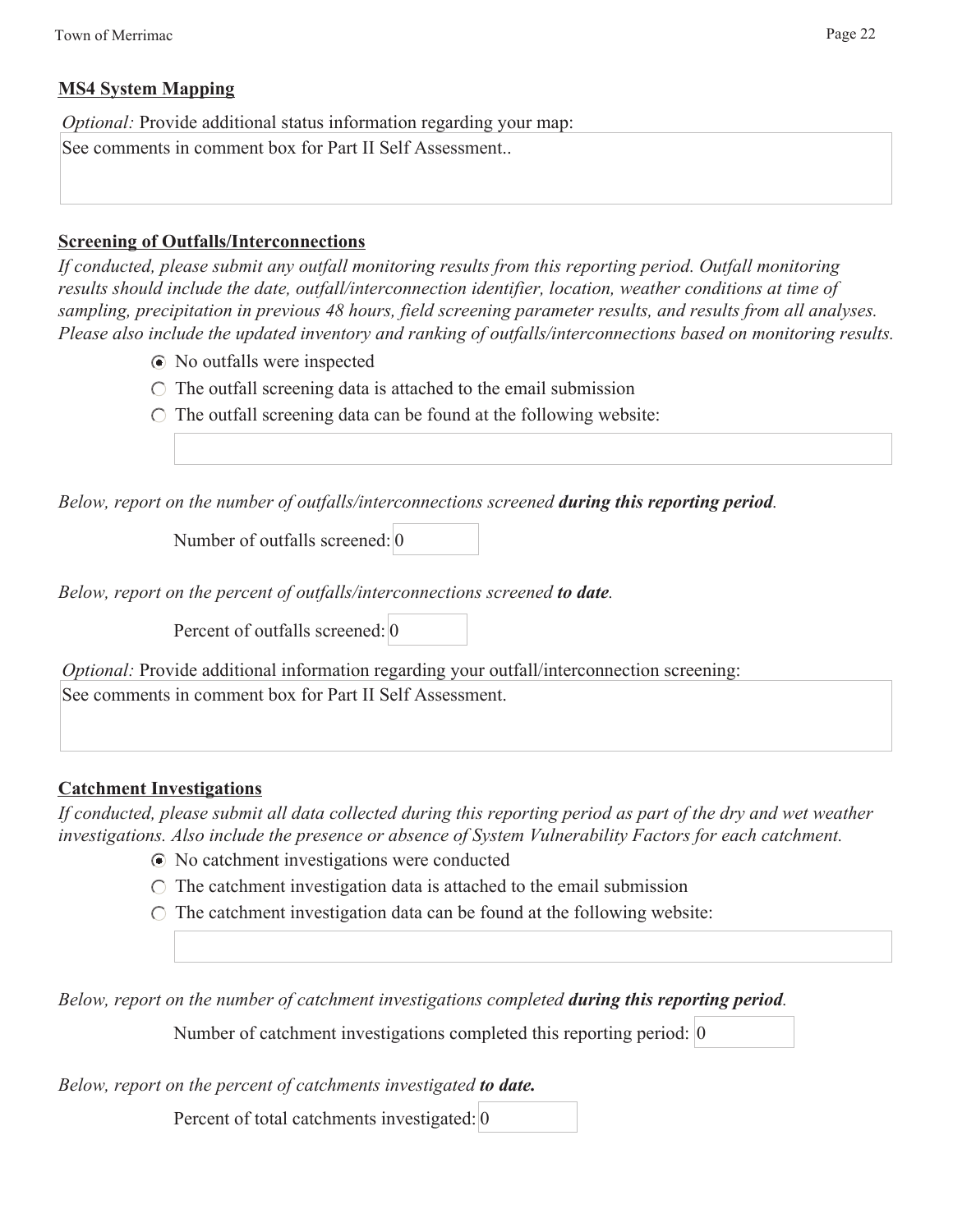Town of Merrimac Page 23

*Optional:* Provide any additional information for clarity regarding the catchment investigations below:

See comments in comment box for Part II Self Assessment. The initial outfall catchment delineations have been completed.

### **IDDE Progress**

*If illicit discharges were found, please submit a document describing work conducted over this reporting period, and cumulative to date, including location source; description of the discharge; method of discovery; date of discovery; and date of elimination, mitigation, or enforcement OR planned corrective measures and schedule of removal.*

- No illicit discharges were found
- $\circ$  The illicit discharge removal report is attached to the email submission
- $\circ$  The illicit discharge removal report can be found at the following website:

*Below, report on the number of illicit discharges identified and removed, along with the volume of sewage removed during this reporting period.*

| Number of illicit discharges identified: 0 |             |
|--------------------------------------------|-------------|
| Number of illicit discharges removed: 0    |             |
| Estimated volume of sewage removed: 0      | gallons/day |

*Below, report on the total number of illicit discharges identified and removed to date. At a minimum, report on the number of illicit discharges identified and removed since the effective date of the permit (July 1, 2018).*

> Total number of illicit discharges identified: 0 Total number of illicit discharges removed: 0

*Optional:* Provide any additional information for clarity regarding illicit discharges identified, removed, or planned to be removed below:

### **Employee Training**

Describe the frequency and type of employee training conducted **during this reporting period**:

The Town employees involved in the Town's MS4 permitting attended 3 online training courses/webinars during the reporting period.

1. Providence Stormwater Innovation Center/SNEP: Maintaining Green Stormwater Infrastructure - March 5, 2021.

2. Think Blue Massachusetts: Social Skills of Social Media Online Training, May 18, 2021.

3. MS4 Construction Site Inspections: Key Elements and Best Practices - May 5, 2021.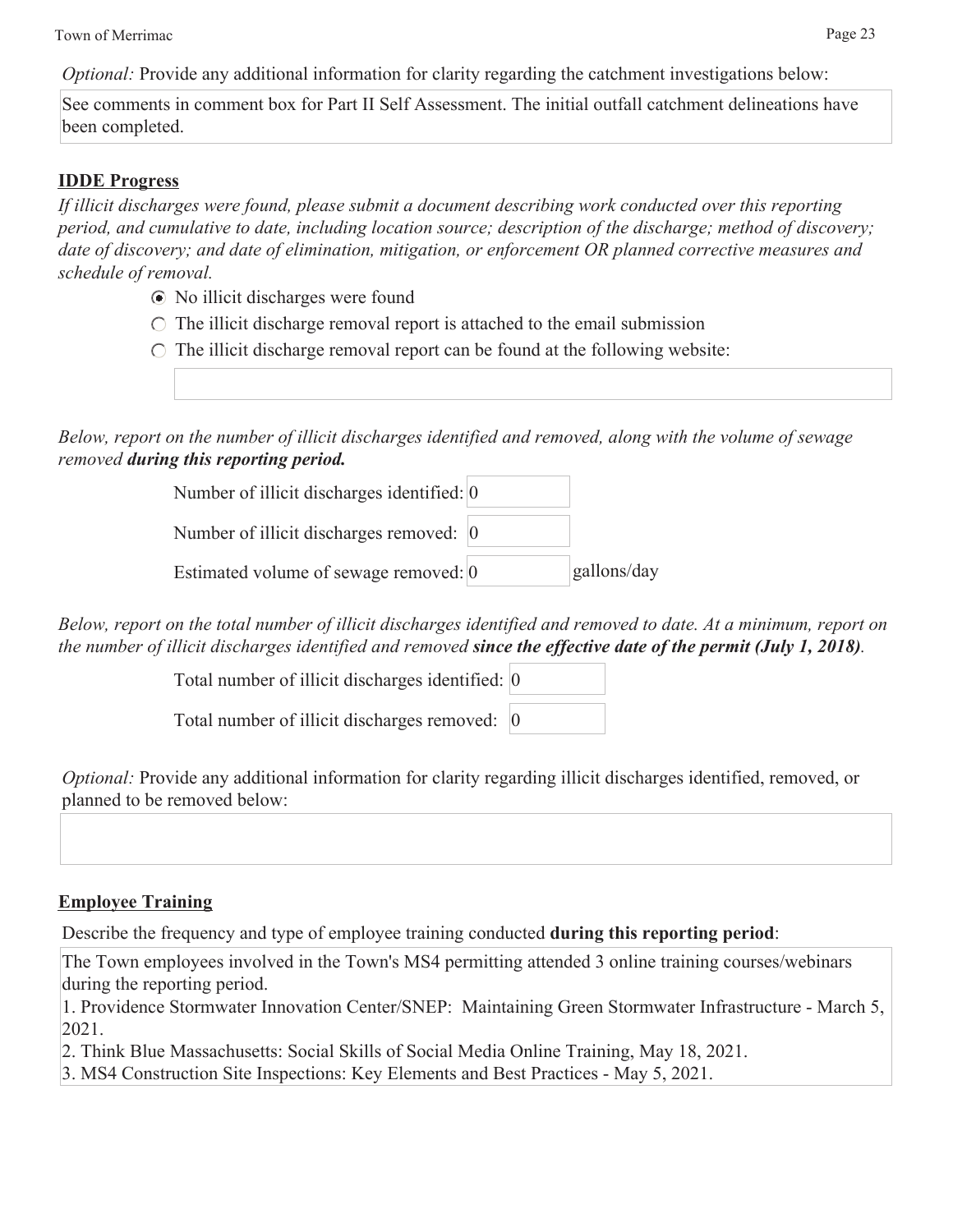### **MCM4: Construction Site Stormwater Runoff Control**

*Below, report on the construction site plan reviews, inspections, and enforcement actions completed <i>during this reporting period.*

| Number of site plan reviews completed: 3 |  |  |
|------------------------------------------|--|--|
| Number of inspections completed: 11      |  |  |
| Number of enforcement actions taken: 0   |  |  |

*Optional:* Enter any additional information relevant to construction site plan reviews, inspections, and enforcement actions:

## **MCM5: Post-Construction Stormwater Management in New Development and Redevelopment**

### **As-built Drawings**

*Below, report on the number of as-built drawings received during this reporting period.*

Number of as-built drawings received: 2

*Optional:* Enter any additional information relevant to the submission of as-built drawings:

### **Street Design and Parking Lots Report**

Describe the status of the street design and parking lots assessment due in year 4 of the permit term, including any planned or completed changes to local regulations and guidelines:

The Town has not planned or completed changes to the street design and parking lot standards. The Town intends to make these changes during year 4 of the permit. The Town is hoping that the Merrimack Valley Planning Commission receives grant funds to assist member Towns.

### **Green Infrastructure Report**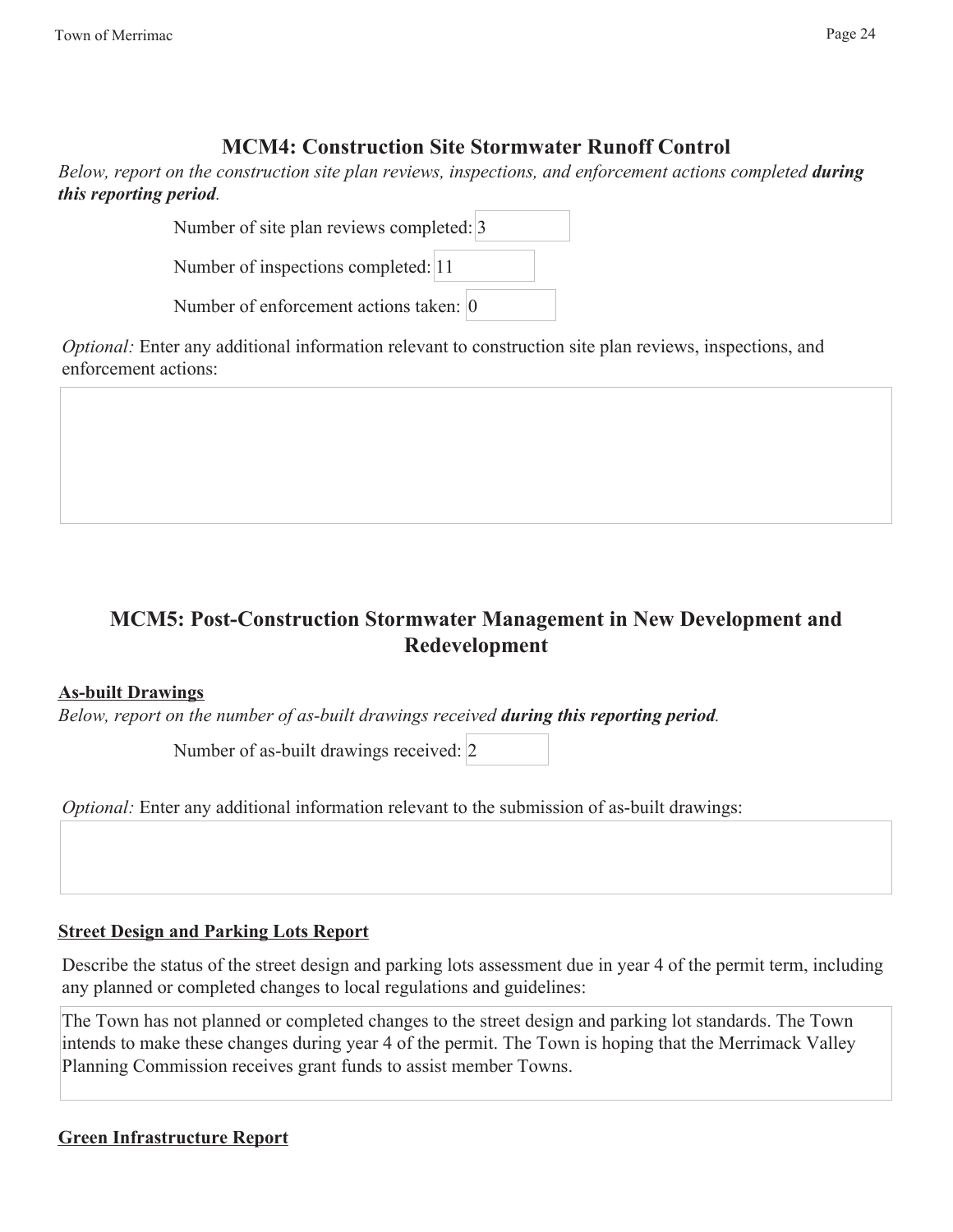Describe the status of the green infrastructure report due in year 4 of the permit term, including the findings and progress towards making the practice allowable:

The Town has not planned or completed changes to the street design and parking lot standards. The Town intends to make these changes during year 4 of the permit. The Town is hoping that the Merrimack Valley Planning Commission receives grant funds to assist member Towns .

### **Retrofit Properties Inventory**

Describe the status of the inventory, due in year 4 of the permit term, of permittee-owned properties that could be modified or retrofitted with BMPs to mitigate impervious areas and report on any properties that have been modified or retrofitted:

The Town with assistance from the Merrimack Valley Planning Commission identified 7 potential permittedowned properties that could be modified or retrofitted with BMPs to mitigate impervious areas. Catchment areas for each of the properties have been identified.

## **MCM6: Good Housekeeping**

### **Catch Basin Cleaning**

*Below, report on the number of catch basins inspected and cleaned, along with the total volume of material removed from the catch basins during this reporting period.*

Number of catch basins inspected: 715

Number of catch basins cleaned: 715

Total volume or mass of material removed from all catch basins: 72.27 tons

*Below, report on the total number of catch basins in the MS4 system.*

Total number of catch basins: 715

### *If applicable:*

Report on the actions taken if a catch basin sump is more than 50% full during two consecutive routine inspections/cleaning events:

### **Street Sweeping**

*Report on street sweeping completed during this reporting period using one of the three metrics below.*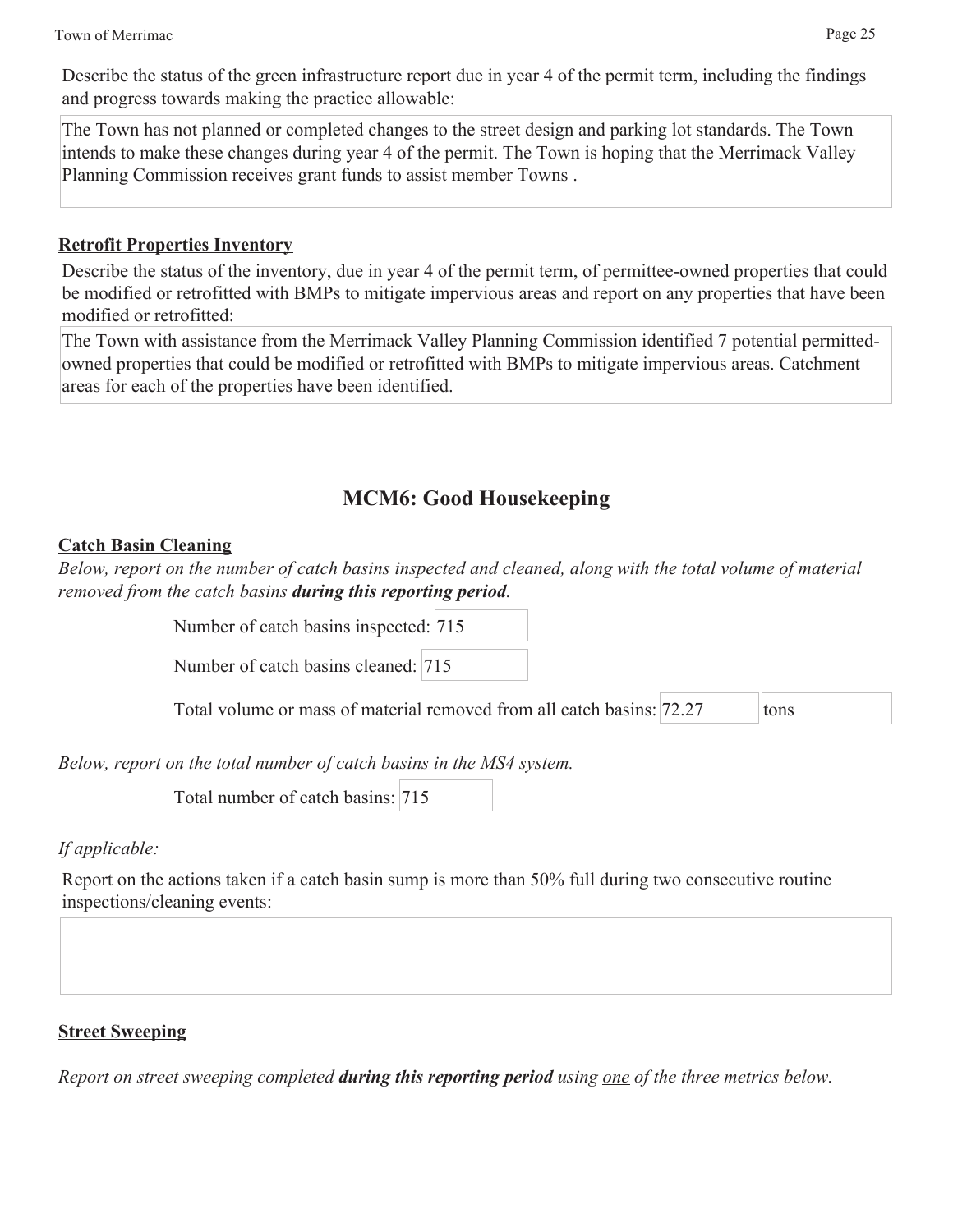| $\circ$ Number of miles cleaned:  13     |                |
|------------------------------------------|----------------|
| $\odot$ Volume of material removed: 11.5 | cubic yards    |
| $\circ$ Weight of material removed:      | [Select Units] |

#### **Stormwater Pollution Prevention Plan (SWPPP)**

*Below, report on the number of site inspections for facilities that require a SWPPP completed <i>during this reporting period.*

Number of site inspections completed: 0

Describe any corrective actions taken at a facility with a SWPPP:

Covid personnel restrictions limited the Town's ability to complete site inspections for facilities that require a SWPPP. The potential to interface with multiple Town departments that would be necessary to develop and implement these procedures was significantly impacted by COVID. The Town hopes to perform inspections during FY2022 if Covid restrictions ease.

### **Additional Information**

#### **Monitoring or Study Results**

*Results from any other stormwater or receiving water quality monitoring or studies conducted during the reporting period not otherwise mentioned above, where the data is being used to inform permit compliance or permit effectiveness must be attached.*

- $\bigcirc$  Not applicable
- $\circ$  The results from additional reports or studies are attached to the email submission
- $\circ$  The results from additional reports or studies can be found at the following website(s):

If such monitoring or studies were conducted on your behalf or if monitoring or studies conducted by other entities were reported to you, a brief description of the type of information gathered or received shall be described below:

#### **Additional Information**

*Optional:* Enter any additional information relevant to your stormwater management program implementation during the reporting period. Include any BMP modifications made by the MS4 if not already discussed above:

The Town was restricted in completing several year 3 requirements by Covid and the associated personnel restrictions. Requirements that were impacted by Covid are noted above in the appropriate section.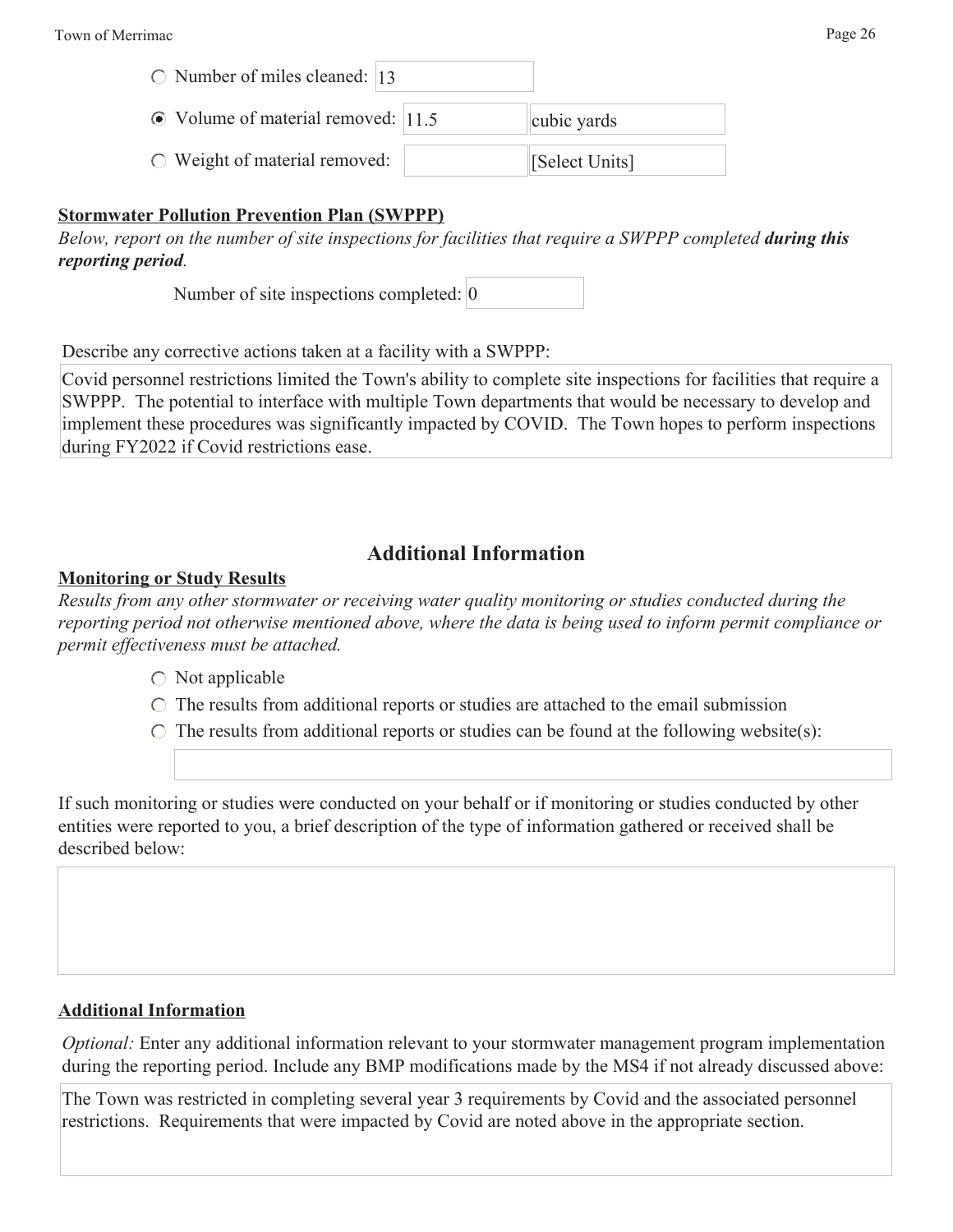### **COVID-19 Impacts**

*Optional:* If any of the above year 3 requirements could not be completed due to the impacts of COVID-19, please identify the requirement that could not be completed, any actions taken to attempt to complete the requirement, and reason the requirement could not be completed below:

The impacts of COVID on the Town's ability to complete the year 3 requirements are noted above where applicable. Requirements that were impacted by Covid are noted above in the appropriate section.

### **Activities Planned for Next Reporting Period**

Please confirm that your SWMP has been, or will be, updated to comply with all applicable permit requirements including but not limited to the year 4 requirements summarized below. (Note: impaired waters and TMDL requirements are not listed below)

Yes, I agree  $\boxtimes$ 

- Develop a report assessing current street design and parking lot guidelines and other local requirements within the municipality that affect the creation of impervious cover
- Develop a report assessing existing local regulations to determine the feasibility of making green infrastructure practices allowable when appropriate site conditions exist
- Identify a minimum of 5 permittee-owned properties that could potentially be modified or retrofitted with BMPs to reduce impervious areas

### Annual Requirements

- Annual report submitted and available to the public
- Annual opportunity for public participation in review and implementation of SWMP
- Keep records relating to the permit available for 5 years and make available to the public
- Properly store and dispose of catch basin cleanings and street sweepings so they do not discharge to receiving waters
- Annual training to employees involved in IDDE program
- Update inventory of all known locations where SSOs have discharged to the MS4
- Continue public education and outreach program
- Update outfall and interconnection inventory and priority ranking and include data collected in connection with the dry weather screening and other relevant inspections conducted
- Implement IDDE program
- Review site plans of construction sites as part of the construction stormwater runoff control program
- Conduct site inspection of construction sites as necessary
- Inspect and maintain stormwater treatment structures
- Log catch basins cleaned or inspected
- Sweep all curbed streets at least annually
- Continue investigations of catchments associated with Problem Outfalls
- Implemented SWPPPs for all permittee owned or operated maintenance garages, public works yards, transfer stations, and other waste handling facilities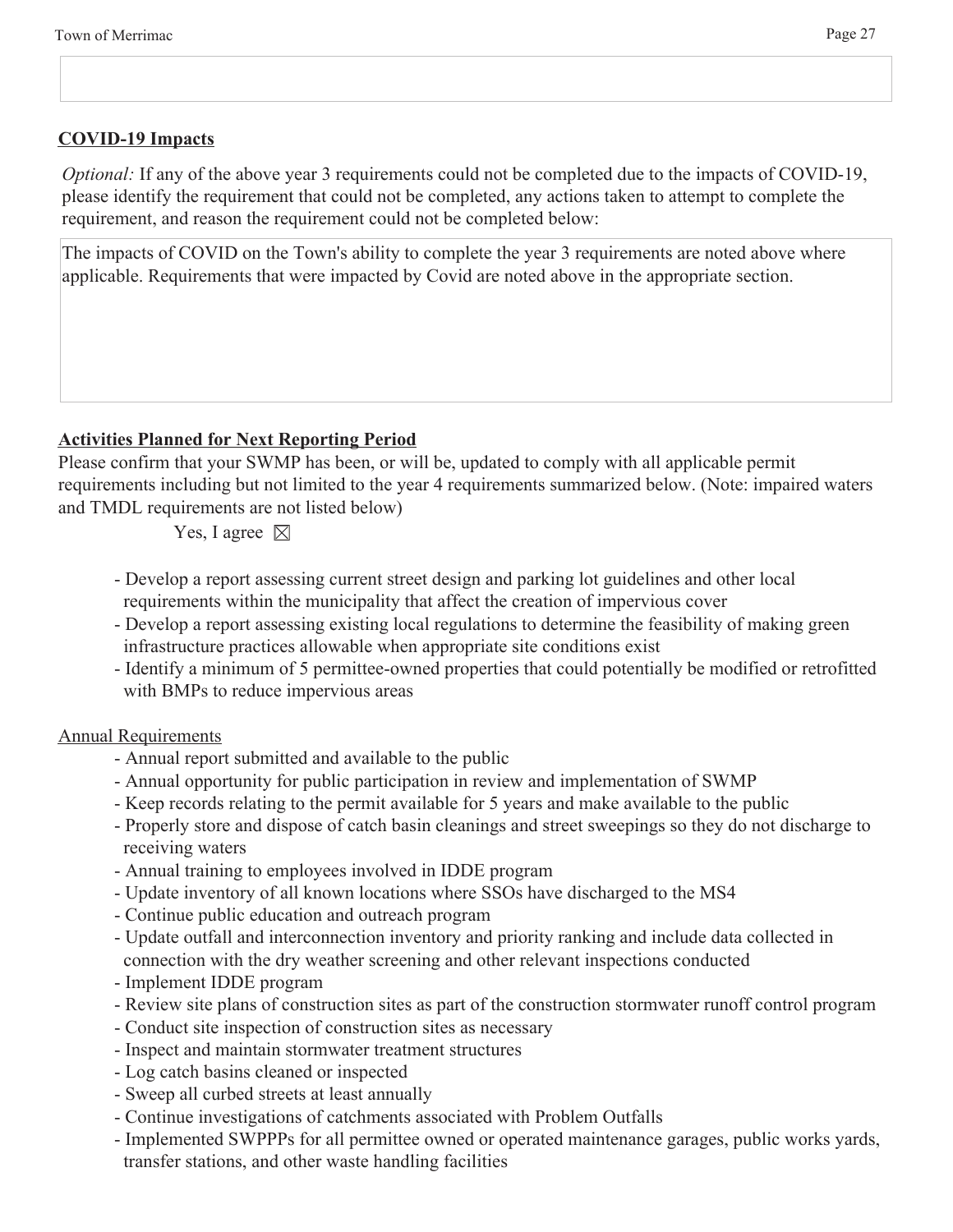- Review O&M programs for all permittee owned facilities; update if necessary
- Implement all maintenance procedures for permittee owned facilities in accordance with O&M programs
- Implement program for MS4 infrastructure maintenance to reduce the discharge of pollutants
- Enclose all road salt storage piles or facilities and implemented winter road maintenance procedures to minimize the use of road salt
- Review as-built drawings for new and redevelopment to ensure compliance with post construction bylaws, regulations, or regulatory mechanism consistent with permit requirements
- Inspect all permittee owned treatment structures (excluding catch basins)

Provide any additional details on activities planned for permit year 4 below: